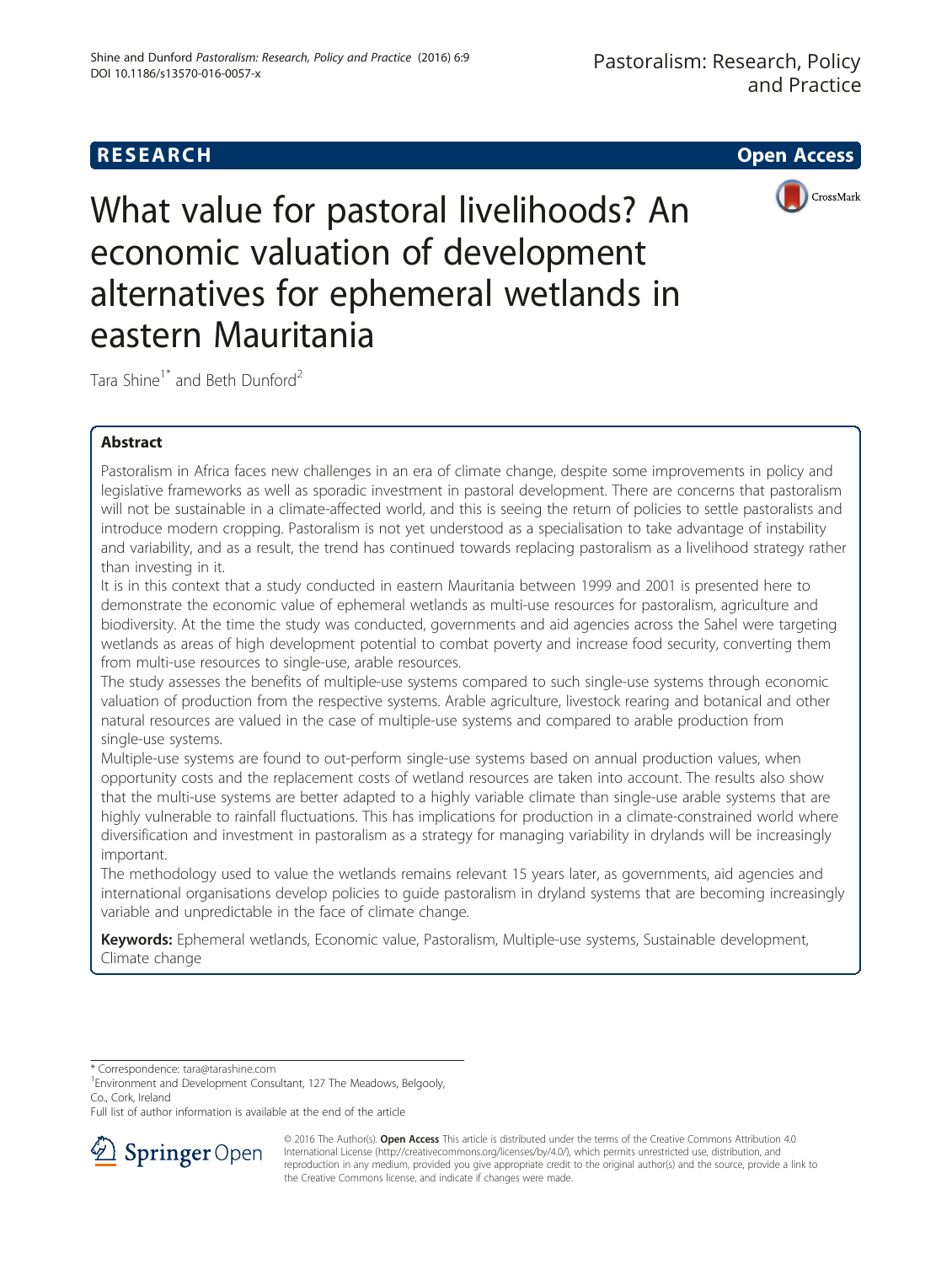### Background

Significant changes in climatic conditions have been observed in the Sahel and West Africa in recent years. This includes an overall rise in mean seasonal temperature from 1970 to 2006 of approximately 1 °C, with a greater increase of between 1.5 °C and 2 °C observed in far eastern Chad and northern Mali and Mauritania (UNEP [2011](#page-17-0)). Pastoralists are mainly affected by changes in rainfall that influence the availability of shrubs, grasses and water sources for livestock. Large areas of Chad, Mali, Mauritania and Niger faced between six and ten drought seasons between 1982 and 2009 (UNEP [2011](#page-17-0)). Overall, the seasons are changing, with greater variability and increased frequency and severity of climate-related disasters, including floods and drought. Northern Africa is projected to become drier and hotter with climate change, and the provision of adequate water for livestock production could become more difficult, increasing production costs due to the need to extract water from boreholes (IPCC [2014](#page-17-0)).

The last decade has seen policy and legislative frameworks to address pastoralism adopted across the Sahel. The first pan-African policy on pastoralism was adopted by the African Union in 2010 and states that pastoral systems make a substantial contribution to both national and regional economies. It also describes pastoralism as the most sustainable economic activity in rangelands (African Union [2010](#page-16-0)).

At the national level, Niger adopted the Rural Code in 1993, which stipulated that pastoralists had priority rights to use natural resources in designated pastoral zones. In May 2010, a sector-specific law or Ordinance on pastoralism was passed, adding to texts that constitute the Rural Code and confirming the importance of pastoralism in Niger, while safeguarding mobility. A Pastoral Code was implemented in Mauritania in 2000, followed by Mali in 2001, Burkina Faso in 2003 and Chad in 2014. However, while provisions to support pastoralism are an improvement on past policies, much of the legislation is not sensitive to changes in climate and resource availability and as a result can inhibit the ability of pastoralists to adapt to the extremely unpredictable Sahelian environment (UNEP [2011](#page-17-0)).

These issues have been further compounded by the highly sectoral approach that is generally taken to the management of natural resources, which has resulted in competition and confusion between differing government institutions and fails to account for multiple uses of the land by livelihood groups such as agro-pastoralists (Hesse and Thébaud [2006\)](#page-17-0).

In Mauritania, agriculture has not been performing well in recent decades. On average, the contribution of agriculture to gross domestic product (GDP) was 16.7 % during the 1991 to 2008 period with crops representing 3.7 % and livestock 13 %. By 2014, agriculture continued to contribute just 16.9 % of GDP despite employing 50 % of the labour force (CIA [2015](#page-16-0)). Investment in the agriculture sector as a whole is low at only 6 % of total public investment for the period 2012 to 2015 (World Bank [2013\)](#page-17-0), and this includes both livestock and arable agriculture, with arable continuing to dominate the response to food insecurity (FAO [2015](#page-16-0)). Overall, there has been little or inadequate effort to support livestock in Mauritania, despite its importance in the rural economy (Islamic Development Bank [2011\)](#page-17-0).

The African Union adoption of a policy framework for pastoralism in Africa in 2010 aimed to 'secure, protect and improve the lives, livelihoods and rights of African pastoralists' (African Union [2010\)](#page-16-0). The implementation of this policy framework across the continent can be informed by studies such as the one presented in this paper which place a value on the use and sustainable management of wetland and other pastoral resources in dryland ecosystems.

In this paper, the livelihood value of ephemeral wetlands in eastern Mauritania, based on the multiple-use model that was practised from 1999 to 2001, is compared to the single-use intensive systems proposed at that time by development agencies. In the early 2000s, as now, the governments of most West African states were pursuing policies aimed at assuring food security and increasing levels of cereal production to feed growing populations (Bognounou et al. [1994;](#page-16-0) Shine [2001;](#page-17-0) African Union [2003](#page-16-0); FAO [2015](#page-16-0)). Wetlands are typically viewed as having under-exploited potential and are targeted for agricultural development in the Sahel as elsewhere around the world (Adams [1992](#page-16-0); Wetlands International [2015\)](#page-17-0). Before implementing new systems of production and management of wetlands, economic valuation of current management systems is needed to evaluate the consequences of their conversion to alternative use to the local population and the national economy. As the impacts of climate change intensify, the resilience of multiple-use systems verus alternative systems also needs to be assessed.

#### Study area

This study was carried out from 1999 to 2001 in the region of Hodh El Gharbi in eastern Mauritania (Figure [1](#page-2-0)). It was part of the PhD research of both the first and second authors and was supported by Project GIRNEM, a natural resource management project led by the German Technical Cooperation (formerly GTZ, now GIZ). The purpose of the study was to understand the economic, social and environmental role and value of ephemeral wetlands in eastern Mauritania and propose management alternatives (Shine [2002\)](#page-17-0). The region is characterised by highly variable rainfall, regular drought, poor infrastructure and isolation from major urban centres,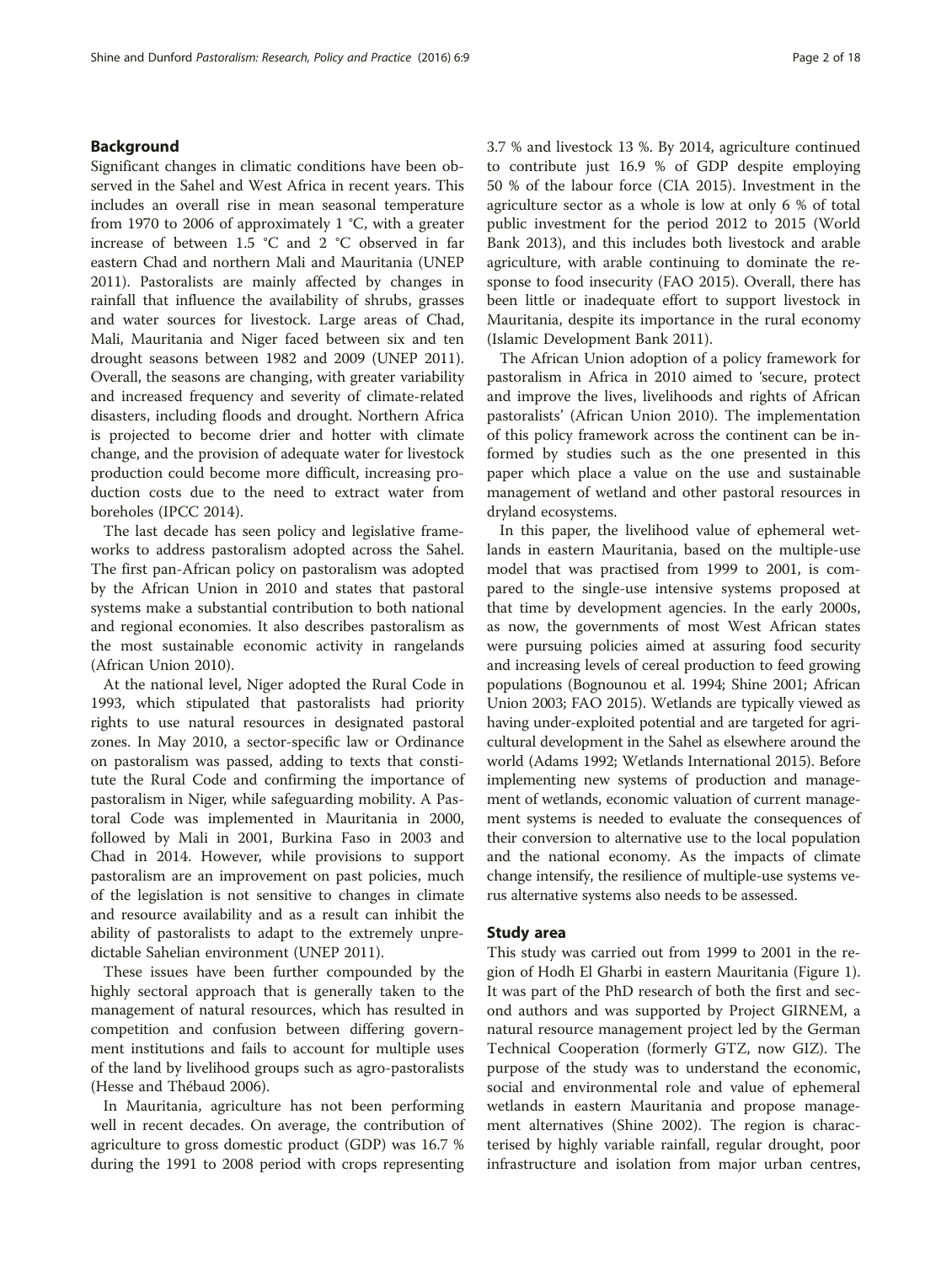<span id="page-2-0"></span>

including the national capital, Nouakchott. The region receives an average of 200 mm rainfall per year, rising to 400 mm in the extreme south of the region. Arable agriculture is practised most successfully in the better watered south and in some wetland depressions (at the time of the study, 8 % of national sorghum production came from Hodh El Gharbi - SSA 2001).

Mobile, extensive livestock rearing dominated the region's economy in the late 1990s with 80 % of revenue created in the eastern regions coming from livestock rearing (MEMAU-AGRO [1999](#page-17-0)). Livestock rearing continues to be the most important economic activity in the region to this day, however a greater diversity of income sources now contributes to family incomes, including remittances (GRDR [2011\)](#page-16-0). Livestock ownership remains a key determinant of the wealth and food security of households in the region. Statistics from the mid-2000s confirm that mobile livestock rearing is still the dominant system in eastern Mauritania (Ibid.). In the late 1990s, 26 % of the population of Hodh El Gharbi was nomadic, having fallen from over 80 % in the 1960s (ONS [1997\)](#page-17-0). The trend towards increased sedentarisation continues today, due to social and environmental pressures, development interventions and national policy. Wetlands are ideal places to settle, as there is an ample supply of water, grazing, wild foods and construction materials. Unfortunately, no recent data is available on the trend towards sedentarisation as the 2013 census only contains results for the sedentary population, with results for the nomadic population still pending (Randall [2015](#page-17-0)).

Wetlands in eastern Mauritania are seasonal and highly variable landscape features (Shine [2002](#page-17-0); GRDR [2011](#page-16-0)). They range in size from less than a hectare to 16,000 ha and in duration from several weeks to six months or more. Rainfall accumulates in shallow, clay-lined depressions during the wet season $<sup>1</sup>$  resulting in an abundance of</sup> life in the form of aquatic plants, fish, migrating birds, reptiles and mammals. The wet season occurs from July to October, the cold season from November to February, and the dry season from March to June. The wetlands are islands of biodiversity in an otherwise arid landscape and have higher densities of floral and faunal diversity than the surrounding drylands (Mullié and Brower [1994;](#page-17-0) Nickel [2001](#page-17-0); Shine [2002\)](#page-17-0). Several wetlands, including some of the sample sites, fulfil the criteria to qualify as wetlands of international importance under the Ramsar Convention (Shine [2002](#page-17-0)). Unfortunately, the ecological role of wetlands in drylands has not yet been sufficiently recognised (including as Ramsar sites) and has not been considered adequately when deciding development strategies.

### Methods

This study values wetland resources under the multi-use system by awarding a monetary value to the production resulting from the pattern of resource exploitation practised in the late 1990s and that continues today. In the late 1990s and early 2000s, as today, there is pressure from the Mauritanian government and international aid agencies to develop wetlands for agriculture, so as to increase agricultural production. This highlights the need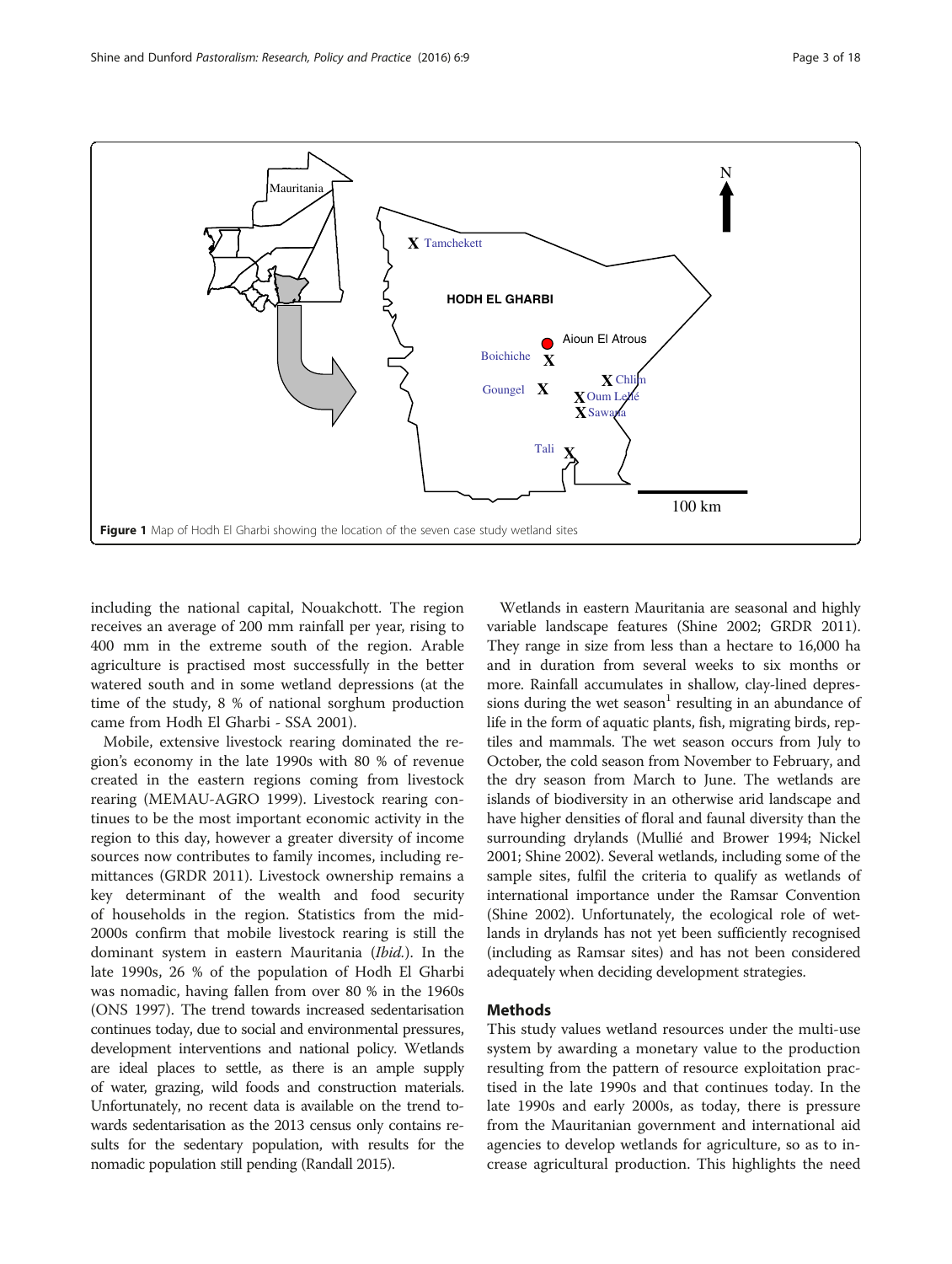to develop methods to compare existing and proposed management systems to inform decision-making. A typical example of such development initiatives was underway at Tamourt Goungel, one of the sample wetlands, during the time the study took place.

At the time, a World Bank project, PGRNP (Projet de Gestion des Ressources Naturelles en Zone Pluviale) was in the process of fencing, draining and planting the entire wetland (Tamourt Goungel) with sorghum to increase the production of cereals with the aim of increasing food security. In order to do so, the traditional multiple-use system based on livestock rearing, arable agriculture, wild foods and forestry products was being cast aside in favour of transforming the wetland, enclosing it with a fence and introducing agricultural inputs, improved seeds, etc. $2$  Given that the central theme to all development interventions is the alleviation of poverty, development activities should result in improved livelihoods for the target population. This paper uses data from Tamourt Goungel and six other wetlands to calculate the economic benefits of multiple-use and single-use management of wetlands in eastern Mauritania, in order to determine which is of greater overall benefit to the local population.

Actual production recorded in the field for the agricultural year 1999/2000 is used to give a value for the seven sample wetlands under the existing multiple-use regimes. Where data are available, reference is also made to production in 2000/2001. The alternative single-use agricultural system is considered in terms of input costs and opportunity costs. Both of these systems have economic benefits, and the relative merits of each is examined quantitatively in terms of revenue and qualitatively in terms of biodiversity value and resilience in the face of climatic variability. While two years' data give a mere snapshot of the productive capacity of the wetlands, especially as rainfall was above average in both years, it raises questions for policymakers about the development direction they have chosen.

The study was carried out in agricultural years 1999/ 2000 and 2000/2001 (an agricultural year runs from the beginning of the wet season in June-July to the end of the following dry season in May-June). Data were collected at seven sample wetlands, and reference is also made to Leweija, a cereal-producing wetland in the centre of the region. The names and some details of the sample wetlands are given in Table 1, and Figure [1](#page-2-0) shows the location of the wetlands in Hodh El Gharbi. The duration refers to the number of months during which the wetlands held water. The marked differences in duration for the three years of data demonstrate the high level of variability these resources are subject to.

Data were collected in two ways:

- 1. Directly by the principal author working with field technicians and members of the local population engaged in agriculture, gardening and livestock rearing
- 2. From data collected on botanical resources through a socio-economic questionnaire carried out by both authors

#### Arable agriculture

Data on arable agriculture was collected using standardised forms from a sample of 20 flood recession fields per wetland. Data were also collected on 20 rain-fed fields if they were present in the vicinity of the wetland and were farmed by the same community. The data collected at each of the fields included:

i. Field size (ha) ii. Crops grown iii. Total yield iv. Seasonality of activities

The total number of flood recession and rain-fed fields $3$  cultivated in the 1999/2000 and 2000/2001 per wetland community was recorded. In addition, the total

|  |  | Table 1 Key characteristics of the sample wetlands |  |  |  |
|--|--|----------------------------------------------------|--|--|--|
|--|--|----------------------------------------------------|--|--|--|

| Name       | Local classification <sup>a</sup> | Maximum area in<br>1999/2000 (ha) | Duration in 1999/2000<br>(months) | Duration in 2000/2001<br>(months) | Duration in 2001/2002<br>(months) |
|------------|-----------------------------------|-----------------------------------|-----------------------------------|-----------------------------------|-----------------------------------|
| Goungel    | Tamourt                           | 638                               | 12                                | 12                                | 6                                 |
| Boichiche  | Tamourt                           | 204                               | 6                                 |                                   |                                   |
| Tamchekett | Oued                              | 184                               | 8                                 |                                   | 6                                 |
| Oum Lellé  | Tamourt                           | 215                               | 10                                |                                   | 9                                 |
| Chlim      | Tamourt                           | 606                               | 9                                 |                                   |                                   |
| Sawana     | Gâat                              | 835                               | 9                                 |                                   |                                   |
| Tali       | Tamourt                           | 966                               | 12                                | 12                                |                                   |

<sup>a</sup>Local terminology for wetland types: Tamourt - a place characterised by silty-clay soils where a pool is filled by rainwater and bordered by Acacia nilotica; Gâat - an expanse of water on flat ground or in a very shallow depression, often containing aquatic vegetation; Oued - also called a wadi in geographical literature. It is a desert watercourse, which is usually dry, and contains water only after heavy rainfall. Trees such as Acacia nilotica and Balanites aegyptiaca often flank them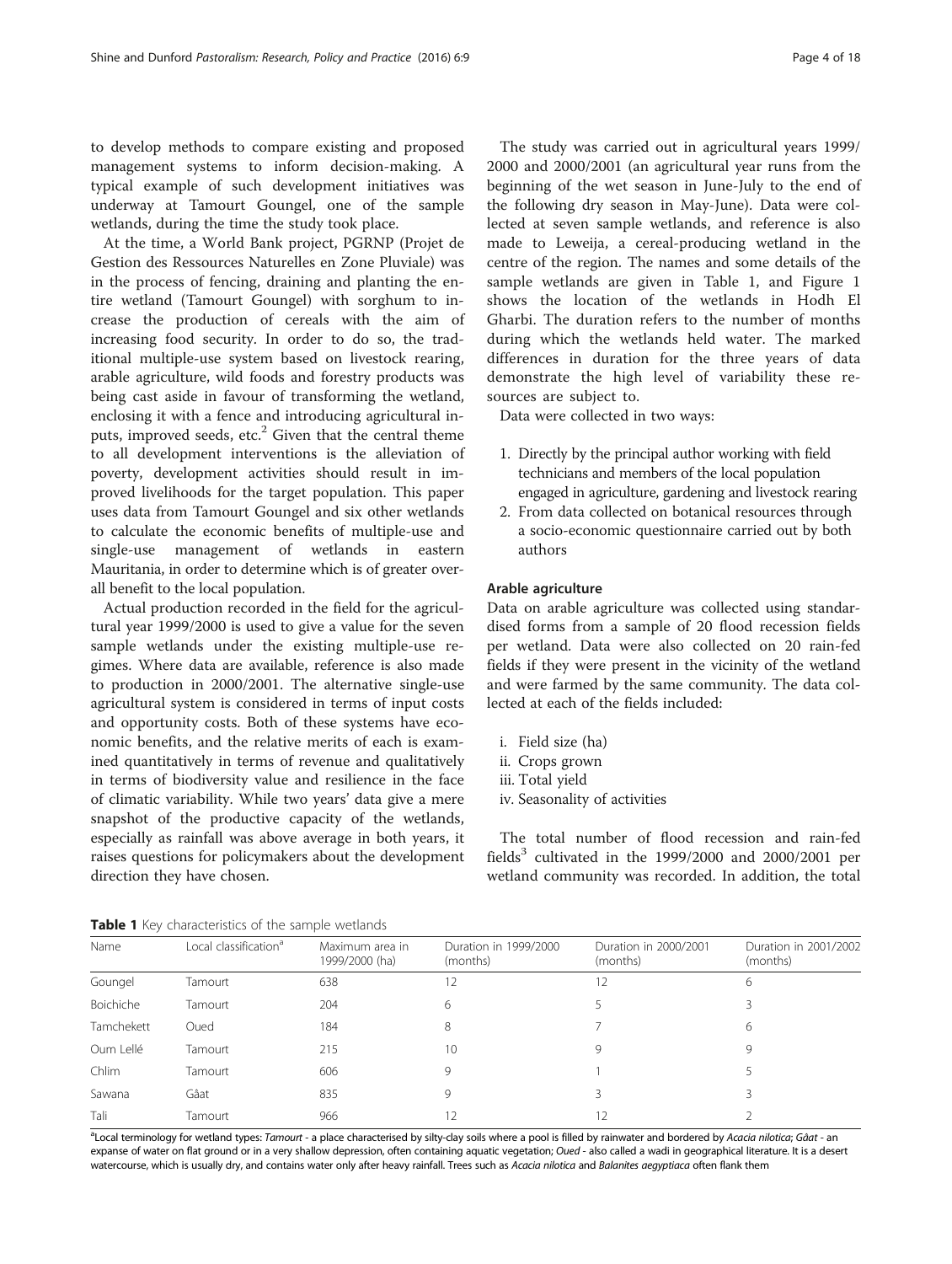number of fields cultivated in ideal growing conditions was noted, although optimal conditions (maximum cultivable area) occur infrequently (approximately every five years or so).

A field technician collected harvest data from farmers in the local measure, known as mouds (1 moud sorghum =  $4 \text{ kg}$  to give a conservative estimate of annual yield.<sup>4</sup> The yields are conservative as farmers are inclined to under-estimate the size of their harvest, in order to reduce the quantity of zakat (charity, one of the five pillars of Islam) they are obliged to pay. Annual production from agriculture is calculated from the average recorded yield per hectare and the number of hectares cultivated that year.

### Livestock rearing

The basic information collected on pastoral production was the number of animals using the sample wetlands. A member of the local community counted the number of animals at the wetland on a particular day each week for as long as the wetland held water. These daily values are averaged per month to give a monthly mean. This monthly mean is the average number of animals using the wetland in a day, averaged over a calendar month.

When calculating annual production figures, one figure needs to be adopted to represent the number of animals using the wetland. Due to the seasonal variations in livestock numbers at the wetlands and the fact that the herds are very mobile, a mean daily value is not appropriate. Instead, the highest monthly mean value is used, as this eliminates the possibility of counting the same animal twice and gives a maximum daily number of animals using the wetlands. The value is conservative as some animals may use the wetlands at times other than during the month with the highest concentrations of animals. In summary, this method allows the calculation of a conservative production value, while limiting the risk of counting the same animal twice.

Cattle, camels, goats and sheep are included in these calculations as their meat and milk is consumed, and they are regularly traded at regional markets. Donkeys and horses also use the wetlands as watering points but, because their value is in terms of traction and transport, rather than milk and meat production which has a wellidentified price, they have been excluded from these calculations.

### Botanical and other natural resources

A socio-economic survey was carried out at the sample wetlands by the authors in 1999/2000 (Dunford [2003](#page-16-0)). A total of 270 questionnaires were completed at 11 wetlands including the seven case study wetlands. The 270 respondents represent a sample from an unknown total population of wetland users in eastern Mauritania.<sup>5</sup> Of

these, 220 of the respondents are settled beside wetlands and 50 are nomads. This breakdown reflects the demographics of Hodh El Gharbi at that time where, in 1988, 26 % of the population was nomadic and the remainder was settled or semi-settled (ONS [1997\)](#page-17-0). Twenty-three percent of the respondents to the socio-economic questionnaire are nomads, which reflects the continuing trend to sedentarisation. Fifty-seven percent of the respondents are White Moor, and 43 % are Haratine or Black Moor.<sup>6</sup> This sample is under-representative of Black Moors who make up a slight majority in Hodh El Gharbi.

The socio-economic survey sampled 20 respondents per village, using cluster sampling to select the households to be interviewed (Dunford [2003\)](#page-16-0). Sampling cards were used to assure representation of all sectors of society (women 18 to 34, women 35+, men 18 to 34, men 35+). In the case of the nomadic population, which is more mobile and difficult to locate, snowball sampling was used to find respondents based on recommendations from one nomadic camp to where to find the next.

Additional information was collected on the use of botanical resources through informal contact with women in the field. Women and children are the primary collectors of botanical resources. Supporting information came from published works (Leriche [1953;](#page-17-0) von Maydell [1992](#page-17-0); ould Abderrezagh [1999\)](#page-17-0).

Average market prices in 1999 are used to value production from the seven case study wetlands. This average price is based on data collected at the market in Aioun throughout 1999 by Project GIRNEM.<sup>7</sup> Prices of livestock, milk, vegetables, grain and botanical and other natural resources (e.g. clay) were recorded on a weekly basis by the author in collaboration with the staff of Project GIRNEM. Market value in 1999 is the value used throughout this study to calculate production value.

### Results

#### Economic valuation of multiple-use systems

Wetlands are generally under-valued resources, viewed as wastelands or areas in need of conversion to a more productive use. Economic valuation is an important tool in managing wetland resources, as it allows the current value of the wetland (which is often underestimated - Adger and Luttrell [2000\)](#page-16-0) to be compared with the potential value after investment and development have taken place. Putting a value on the resources and functions performed by a wetland allows a more informed approach to their future management. Similar approaches are now being employed to calculate the total economic value (TEV) of pastoral resources (Hesse and MacGregor [2009\)](#page-17-0).

Annual production is used to calculate the value of wetland resources. Production is calculated based on the yields of flood recession agriculture, off-take from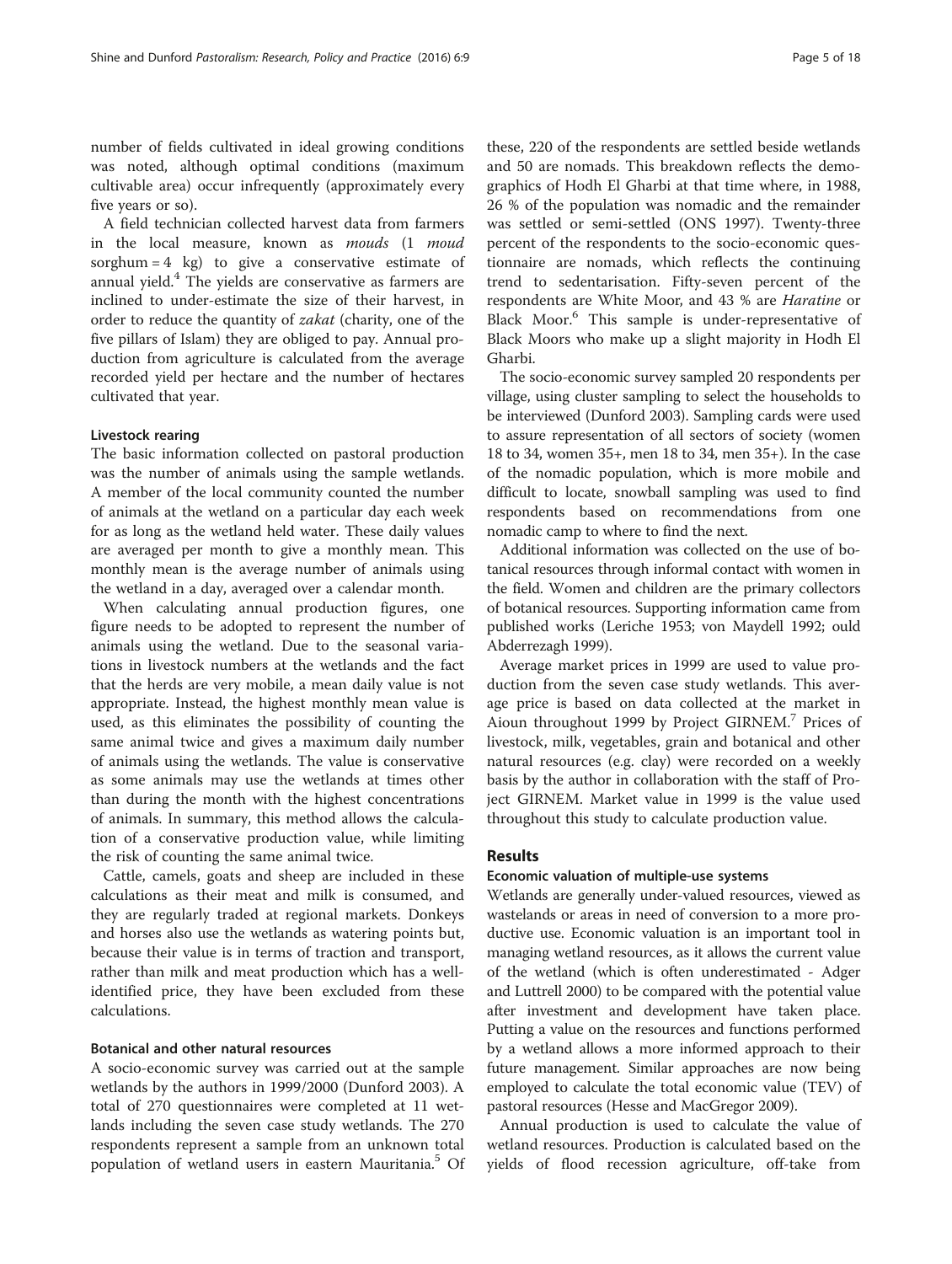livestock herds, milk production and the added value of forestry products and wild foods (referred to collectively as botanical resources). No attempt is made to calculate a monetary value for biodiversity; instead, reference is made to data on biodiversity value presented in Shine ([2002](#page-17-0)). Aesthetic, recreational and hydrological functions of the wetlands are not included in this assessment as they are beyond the scope of the study.

### Arable agriculture

Data were collected on flood recession and rain-fed agriculture at the seven case study wetlands. Sorghum is the main cereal grown in flood recession conditions while both millet and sorghum are grown in rain-fed fields. Only production from flood recession agriculture is used to value production from the wetland depression, since rain-fed farming does not depend on the wetland resource. Data on vegetable production are also included as the activity is dependent on the wells associated with shallow aquifers in wetland depressions.

Oum Lellé and Tamchekett are not used for flood recession agriculture and will therefore be absent from this discussion of arable agriculture. Leweija, a wetland devoted to agriculture in Hodh El Gharbi, is included to give further insights into the use of wetlands for agriculture.

#### Areas devoted to flood recession agriculture

The number of fields cultivated in the wetland depressions depends on the balance between too much and too little water. Too much water causes a delay in planting while the farmers wait for the water to subside. Too long a delay in planting increases the risk of crop failure due to high temperatures and hot winds at the end of the growing season.

There is a great deal of variation in the cultivated area from year to year as a result of variations in rainfall (Table 2). Too much water suppressed cultivation in Leweija in 1999/2000 and Tali in 2000/2001, while too little water prohibited the growing of crops in Sawana and Chlim in 2000/2001. The high levels of inter-annual variability in rainfall make agriculture a high-risk activity in all but the southern fringes of eastern Mauritania.

### Agricultural production 1999/2000

Actual yields were recorded in the field in 1999/2000 to give average yields per hectare for flood recession agriculture at five of the case study wetlands and Leweija (Table [3\)](#page-6-0). The highest yielding wetlands are Gâats Sawana and Leweija, which are the only areas producing the average regional yield of 0.63 t/ ha for flood recession agriculture (Bureau Statistiques Agricoles [1999](#page-16-0)).

Sorghum sold for between 50 and 80 UM/kg on the market in Aioun in 1999/2000, with variations in price due to quality, supply and time of year. Due to variations in price throughout the year, a median figure (65 UM) is taken to represent the average price paid per kilo on the market in Aioun in 1999/2000.

The highest earning wetlands in terms of arable production are Leweija and Sawana, although Sawana's revenue fell from over 52 million UM in 1999/2000 to zero in 2000/2001 (due to the lack of rainfall at the site), clearly demonstrating the importance of diversifying revenue-creating activities (Table [3](#page-6-0)). The lowest earners in 1999/2000 were Tali, Chlim and Boichiche, with attention in Tali being turned to rain-fed agriculture due to extensive and prolonged flooding, while Chlim and Boichiche depended equally on rain-fed and flood recession agriculture as sources of revenue. Chlim, Sawana and Tali had zero revenue from agriculture in 2000/2001 (again due to a lack of rainfall) indicating the unreliability of flood recession agriculture as a single livelihood strategy.

### Vegetable gardening

Vegetable gardening was a relatively new agricultural activity in Hodh El Gharbi, introduced by development projects as an additional source of revenue for settled communities. Vegetables generally earn a higher price per kilo than sorghum and, although labour input due to irrigation tends to be high, surveillance is not as intensive as in sorghum fields. This makes vegetable gardening an ideal supplementary activity where adequate water is available.

Table 2 Areas cultivated under flood recession agriculture at seven wetlands showing the maximum possible cultivated area and actual areas in 1999/2000 and 2000/2001

| Wetland   | Max no.<br>of fields | Average field<br>size (ha) | Max cultivatable<br>area (ha) | No. of fields cultivated<br>1999/2000 | Area cultivated<br>1999/2000 (ha) | No. of fields cultivated<br>2000/2001 | Area cultivated<br>2000/2001 (ha) |
|-----------|----------------------|----------------------------|-------------------------------|---------------------------------------|-----------------------------------|---------------------------------------|-----------------------------------|
| Boichiche | 60                   | 1.17                       | 70                            | 32                                    | 37                                | 37                                    | 43                                |
| Tali      | 200                  | 1.28                       | 256                           |                                       | 4                                 | $\Omega$                              | 0                                 |
| Sawana    | 700                  | 2.65                       | ,855                          | 180                                   | 477                               | $\Omega$                              | 0                                 |
| Chlim     | 75                   | 1.66                       | 125                           | 9                                     | 15                                | 0                                     | 0                                 |
| Goungel   | 300                  | 2.75                       | 825                           | 50                                    | 138                               | 39                                    | 107                               |
| Leweija   | 3.000                | 0.68                       | 2.040                         | 250                                   | 170                               | 500                                   | 340                               |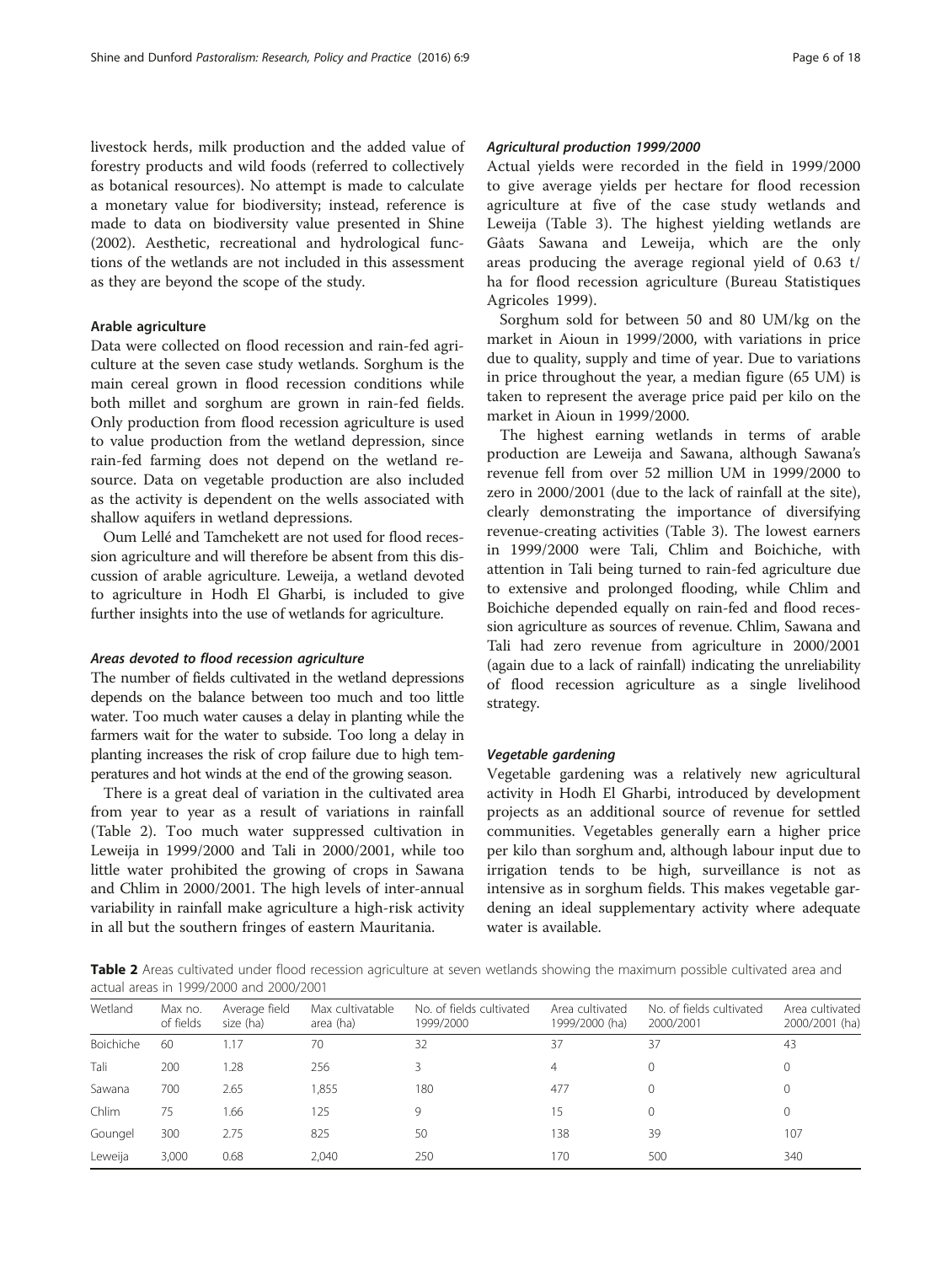<span id="page-6-0"></span>Table 3 Revenue from flood recession cultivation of sorghum at six wetlands in 1999/2000 and 2000/2001 (based on 1999 market prices, in UM)<sup>8</sup>

| Wetland   | Yield per hectare<br>(t/ha) Flood recession<br>agriculture | Revenue<br>1999/2000 (UM)<br>Flood recession | Revenue<br>2000/2001 (UM)<br>Flood recession |
|-----------|------------------------------------------------------------|----------------------------------------------|----------------------------------------------|
| Boichiche | 0.304                                                      | 365,560                                      | 427,705                                      |
| Tali      | 0.276                                                      | 79.040                                       | 0                                            |
| Sawana    | 1.685                                                      | 52,243,425                                   | 0                                            |
| Leweija   | 0.392                                                      | 30.177.550                                   | 60,355,100                                   |
| Chlim     | 0.152                                                      | 269,100                                      | 0                                            |
| Goungel   | 2.731                                                      | 3,516,240                                    | 2,732,730                                    |

When the revenues created per hectare from vegetable gardening and flood recession agriculture are compared, it becomes clear that vegetable gardening is a highly lucrative activity on small land holdings (Table 4). However, the potential to expand this activity is limited by the short growing season (winter months only), little local demand for produce (vegetables do not traditionally feature in the local diet), long distances to large urban markets and poor infrastructure.

#### Pastoral production

Mobile, extensive livestock rearing allows best use of variable resources, given their fluctuations over space and time, such as wetlands in an arid environment. In the wet season, herders use surface water held in temporary wetlands scattered across the northern Sahel to water their animals, while they benefit from protein-rich pasture (Breman and de Wit [1983](#page-16-0)). Each wetland provides access to around 45,000 ha of pasture, and without them, pastureland would go unexploited as the construction of wells and boreholes is not feasible in all areas (OECD/CILSS [1987;](#page-17-0) McCracken [2000\)](#page-17-0).

An inventory of 244 wetlands in eastern Mauritania revealed that 97 % of the wetlands are used for watering livestock (Shine [2002\)](#page-17-0). All seven of the case study wetlands are used to water livestock and are included in this valuation.

### Methods for valuing pastoral resources

Water and pasture are difficult commodities to quantify and value, so alternative methods are needed. Calculating the total value of the animals drinking at a wetland (based on wholesale animal prices) is a straightforward procedure but sheds little light on the annual productive value of the wetland. Annual productive value is defined here as the revenue created from the sale of marketable pastoral commodities over one year, i.e. meat and milk. While pastoral production also takes into account offspring and annual weight gain, these factors do not constitute a marketable product over a one-year period. Camels, cattle, goats and sheep are included in calculations of annual production. Horses and donkeys which are used for traction are excluded from this study.

#### Numbers of animals using the case study wetlands

Data on the mean monthly number of animals using the case study wetlands allow the detection of seasonal variations in wetland use and analysis of relative importance of the different wetlands for the livestock-rearing sector (Figure [2\)](#page-7-0). Wetlands regularly hosting more than 10,000 animals are Tali, Oum Lellé and Goungel. All of the other study sites are important watering holes for animals when surface water is present, with daily counts ranging from hundreds to thousands depending on water availability.

### Off-take

A proportion of the animals of a herd is sold and consumed each year and the live animal or the meat produced has a monetary value. Studies conducted at abattoirs in the capital, Nouakchott, have resulted in figures for the rate of exploitation of animal herds in Mauritania (Table [5](#page-7-0)). A large majority of the animals produced in eastern Mauritania are transported by road to Nouakchott to be sold, so figures from the Nouakchott abattoirs are applicable to livestock in the eastern regions (GIRNEM [1999](#page-16-0)). These figures are also consistent with figures for Africa and the Sahel in particular (Dahl and Hjort [1976\)](#page-16-0).

Table 4 Comparison of earnings per hectare from flood recession cultivation of sorghum and vegetable gardening (based on UM market prices in 1999)

| 1999/2000 | Earnings from vegetable<br>production | Earnings from flood Area of vegetable<br>recession sorghum | cultivation | Area of flood recession<br>sorghum cultivation | Production per<br>hectare of vegetables | Production per<br>hectare of sorghum |
|-----------|---------------------------------------|------------------------------------------------------------|-------------|------------------------------------------------|-----------------------------------------|--------------------------------------|
| Wetland   | UM                                    | UM                                                         | ha          | ha                                             | UM/ha                                   | UM/ha                                |
| Goungel   | 235,000                               | 3,516,240                                                  | 0.36        | 38                                             | 652,778                                 | 25,480                               |
| Tali      | 162.400                               | 79,040                                                     | 0.78        | $\overline{4}$                                 | 208.205                                 | 19.760                               |
| Sawana    | $\Omega$                              | 52,243,425                                                 |             | 477                                            | $\Omega$                                | 109,525                              |
| Chlim     | 23,600                                | 269,100                                                    | 0.33        | 15                                             | 71.515                                  | 17,940                               |
| Boichiche | 30,000                                | 365.560                                                    | 1.15        | 37                                             | 26.087                                  | 9,880                                |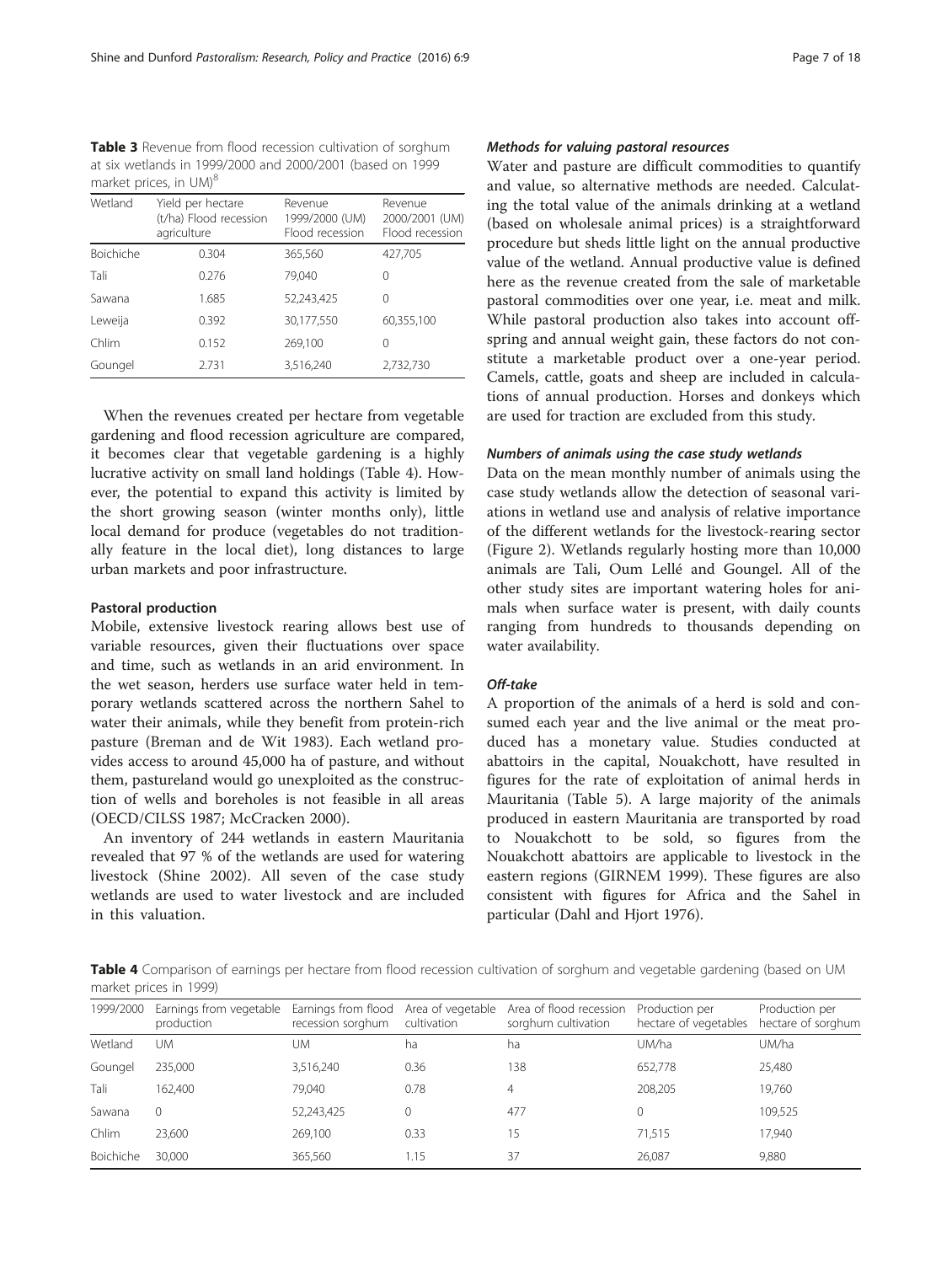<span id="page-7-0"></span>

Using the annual exploitation rates presented in Table 5 and wholesale market prices recorded in Aioun in 1999, a value for annual off-take can be calculated using the following formula for each type of herd:

No. of animals  $\times$  annual live off-take

 $\times$  wholesale animal price (UM)

 $=$  value of annual off-take

#### Milk production

The supply of milk to herders and their families throughout the year has a considerable monetary and nutritional value. In order to assess the milk-producing capabilities of a herd, we need to know something about herd composition. Efforts have been made to quantify the composition of cattle herds in Mauritania (Ould Cheikh [1986](#page-17-0)), and similar figures are available for camels, sheep and goats based on research from extensive systems in Africa (Dahl and Hjort [1976\)](#page-16-0). Table 6 indicates expected proportions of females and lactating females in extensive herds in Mauritania.

Milk production per lactating female animal in Mauritania is known from studies conducted by Ould Cheikh ([1986\)](#page-17-0) and the Office National de la Statistique ([1995](#page-17-0)). These figures and the average price of milk on the market in Aioun in 1999 are used to calculate the value of annual milk production per herd (Table [7](#page-8-0)).

Table 5 Off-take rates of animals in Mauritania in 1998 (MDRE/ BDPA-SCETAGRI [1992;](#page-17-0) Van Lancker [1999](#page-17-0))

| Domestic<br>animal | Exploitation<br>rate $(\%)$ | Average<br>carcase<br>weight (kg) | Wholesale<br>animal price<br>UM (1998) <sup>a</sup> | Meat prices<br>Aioun (UM/<br>kg 1998) |
|--------------------|-----------------------------|-----------------------------------|-----------------------------------------------------|---------------------------------------|
| Cattle             | 10                          | 150                               | 42.000                                              | 290                                   |
| Camels             | 9                           | 180                               | 40.000                                              | 290                                   |
| Sheep and goats 25 |                             | 15                                | 9.000                                               | 450                                   |

<sup>a</sup>Average market price for a live animal over a one-year period (MDRE/GTZ [1998](#page-17-0); McCracken [2000](#page-17-0))

### Total pastoral production

The month with the highest number of animals in 1999/2000 is used to give a conservative value of the wetland's annual production.<sup>9</sup> Values for off-take and milk production in 1999/2000 and 2000/2001 were used to calculate total pastoral production. Tali and Oum Lellé had the highest values in both years (Table [7\)](#page-8-0).

### Forestry products, wild foods and other botanical and natural resources

Forestry products, wild foods and medicinal plants are collected for home use and for sale. Those of lower status in society rely more heavily on the collection of these products for earning cash (Dunford [2003](#page-16-0)). The collection of these products is particularly important in drought years when wild foods are used to supplement cultivated cereals and forestry products are sold to supplement family income (Dunford [2003\)](#page-16-0). The primary forest products and wild foods (botanical resources) used in eastern Mauritania were identified from the socio-economic survey and contact with the local population in the field. These include the fruit of Ziziphus mauritiana (jib jib), the seed pods of Acacia nilotica (salaha), Gum Arabic, the grains of Echinochloa colona  $(Az)$ , water lily tubers - Nymphaea lotus (Tilba) and the fruit of Balanites aegyptiaca.

|  | <b>Table 6</b> Adult females and lactating females as a proportion of |  |  |  |
|--|-----------------------------------------------------------------------|--|--|--|
|  | total herds (adapted from Dahl and Hjort 1976)                        |  |  |  |

| Herd type | Adult females as %<br>of total herd | Lactating females as %<br>of total herd |
|-----------|-------------------------------------|-----------------------------------------|
| Cattle    | 41                                  | 15                                      |
| Camels    | 34                                  | 17                                      |
| Goats     | 35                                  | 13                                      |
| Sheep     | 39                                  | 16                                      |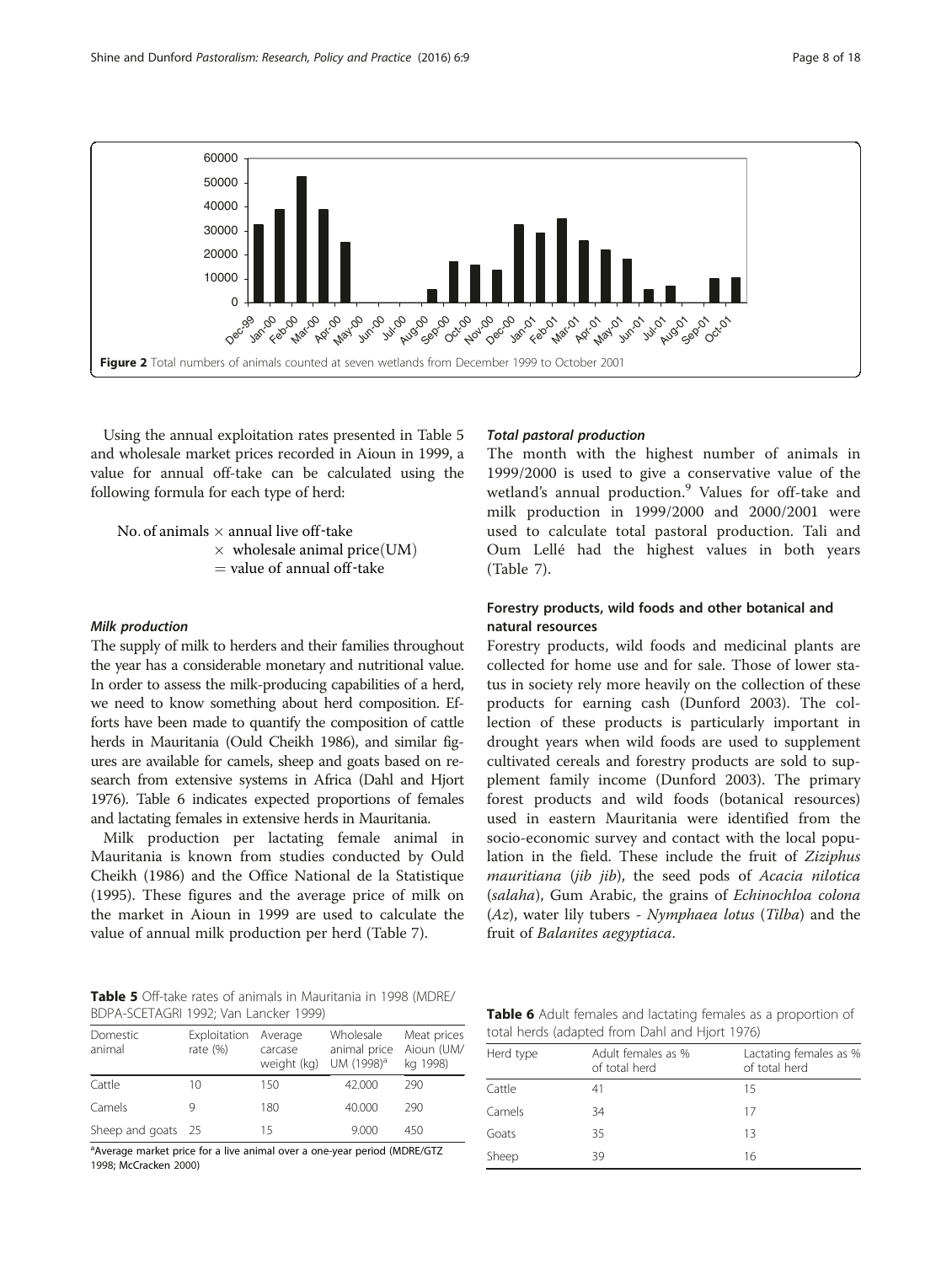| Wetland    | Off-take production<br>1999/2000 (UM) | Milk production<br>1999/2000 (UM) | Total pastoral<br>production (UM) | Total pastoral<br>production Euros $(\epsilon)$ |
|------------|---------------------------------------|-----------------------------------|-----------------------------------|-------------------------------------------------|
| Boichiche  | 8,788,500                             | 20,310,475                        | 29,098,975                        | 111,713 €                                       |
| Goungel    | 47,091,000                            | 181,662,045                       | 228,753,045                       | 878.199€                                        |
| Oum Lellé  | 85,048,500                            | 288,052,800                       | 373,101,300                       | 1,432,362 €                                     |
| Chlim      | 9,111,450                             | 31,619,060                        | 40,730,510                        | 156,367 €                                       |
| Sawana     | 6,289,950                             | 15,544,485                        | 21,834,435                        | 83,824 €                                        |
| Tamchekett | 975,000                               | 30,082,500                        | 31,057,500                        | 119,232 €                                       |
| Tali       | 66,814,500                            | 241,540,555                       | 308,355,055                       | 1,183,797 €                                     |

<span id="page-8-0"></span>Table 7 Total pastoral value of the seven study wetlands in 1999/2000 based on 1999 market prices

Also included in this section are the following items:

- Firewood (dead wood collected for household fuel)
- Charcoal (widely used on improved stoves for tea-making)
- Construction wood (Acacia nilotica wood is the favoured construction wood in the region due to its large size and strength)
- Bricks (the *banco* or clay base of the wetlands is used to make sun-dried bricks for construction)

The socio-economic survey asked a random sample of 20 respondents per wetland how much forest products and wild foods they collected for home use or for resale over a one-year period (Table 8). The results are a conservative estimate due to the slight under-representation of the Haratine (Black Moors) community in the questionnaire, given their likely greater reliance on botanical resources (Dunford [2003\)](#page-16-0).

The quantities recorded can be converted into monetary values based on market prices in Aioun in 1999/2000 (Table 8). It should be noted that some respondents in each sample do not collect forestry products and that this is reflected in the average amount collected per person.

### Valuing botanical and other natural resources

The maximum number of fields per wetland is used to represent the number of families using the wetland on a regular basis.<sup>10</sup> As a general rule, each family owns one flood recession field in a wetland and lives in this field during the growing season when the majority of botanical resources are available and harvested. By multiplying the number of families by the average revenue per person (based on the sample of 20), a conservative value can be given for each wetland's botanical resources (Table [9\)](#page-9-0).

### The value of a multiple-use wetland

An indication of the total value of a multiple-use wetland resources can be calculated from data presented in the preceding sections on:

- Flood recession production of sorghum
- Vegetable production<br>• Pastoral production
- Pastoral production
- Botanical and natural resources

Table [10](#page-9-0) demonstrates the higher value of pastoral production compared to arable agriculture. Revenue

|  |  | Table 8 Quantity and value of forestry products, wild foods and natural resources collected by 20 people (Note that this is the total |  |  |  |  |  |  |
|--|--|---------------------------------------------------------------------------------------------------------------------------------------|--|--|--|--|--|--|
|  |  | amount collected by 20 people per wetland in a one-year period) at the seven case study wetlands (1999 market prices)                 |  |  |  |  |  |  |

| Wetland                                             | Gum arab | Az    | Jib jib        | Wild rice      | Firewood  | Charcoal | Construct wood | Banco        | Salaha      | Tilba | Value per wetland |
|-----------------------------------------------------|----------|-------|----------------|----------------|-----------|----------|----------------|--------------|-------------|-------|-------------------|
| Units                                               | kg       | kg    | kg             | kg             | Head-load | kg       | Per log        | <b>Brick</b> | kg          | kg    | UM                |
| Unit value UM                                       | 300      | 80    | 60             | 100            | 150       | 14       | 300            | 4            | 25          | 180   |                   |
| Total quantity collected by 20 people per year (kg) |          |       |                |                |           |          |                |              |             |       |                   |
| Chlim                                               | 314      | 2,300 | 1,325          | 50             | 2,394     | 2,700    | 207            | 1,530        | 432         | 128   | 861,660           |
| Goungel                                             | 184      | 50    | 1,362          | $\overline{0}$ | 728       | 1,300    | 20             | 1,000        | 432         | 0     | 289,120           |
| Tali                                                | 508      | 104   | 1,083          | $\overline{0}$ | 2,704     | 0        | 200            | 6.000        | 70          | 0     | 717,050           |
| Boichiche                                           | 452      | 2,550 | 1,888          | $\overline{0}$ | 3,408     | 2,300    | 652            | 8,840        | 276         | 0     | 1,234,140         |
| Tamchekett                                          | $\circ$  | 800   | 1,124          | $\overline{0}$ | 1,902     | 50       | 92             | 1.800        | 332         | 14    | 527,860           |
| Sawana                                              | 728      | 3,400 | 444            | 20             | 1,872     | 1,700    | 112            | 3,000        | 32          | 28    | 875,080           |
| Oum Lellé                                           | 280      | 000,1 | $\overline{0}$ | $\mathbf{0}$   | 832       | 1,900    | 240            | 5,240        | $\mathbf 0$ | 0     | 408,360           |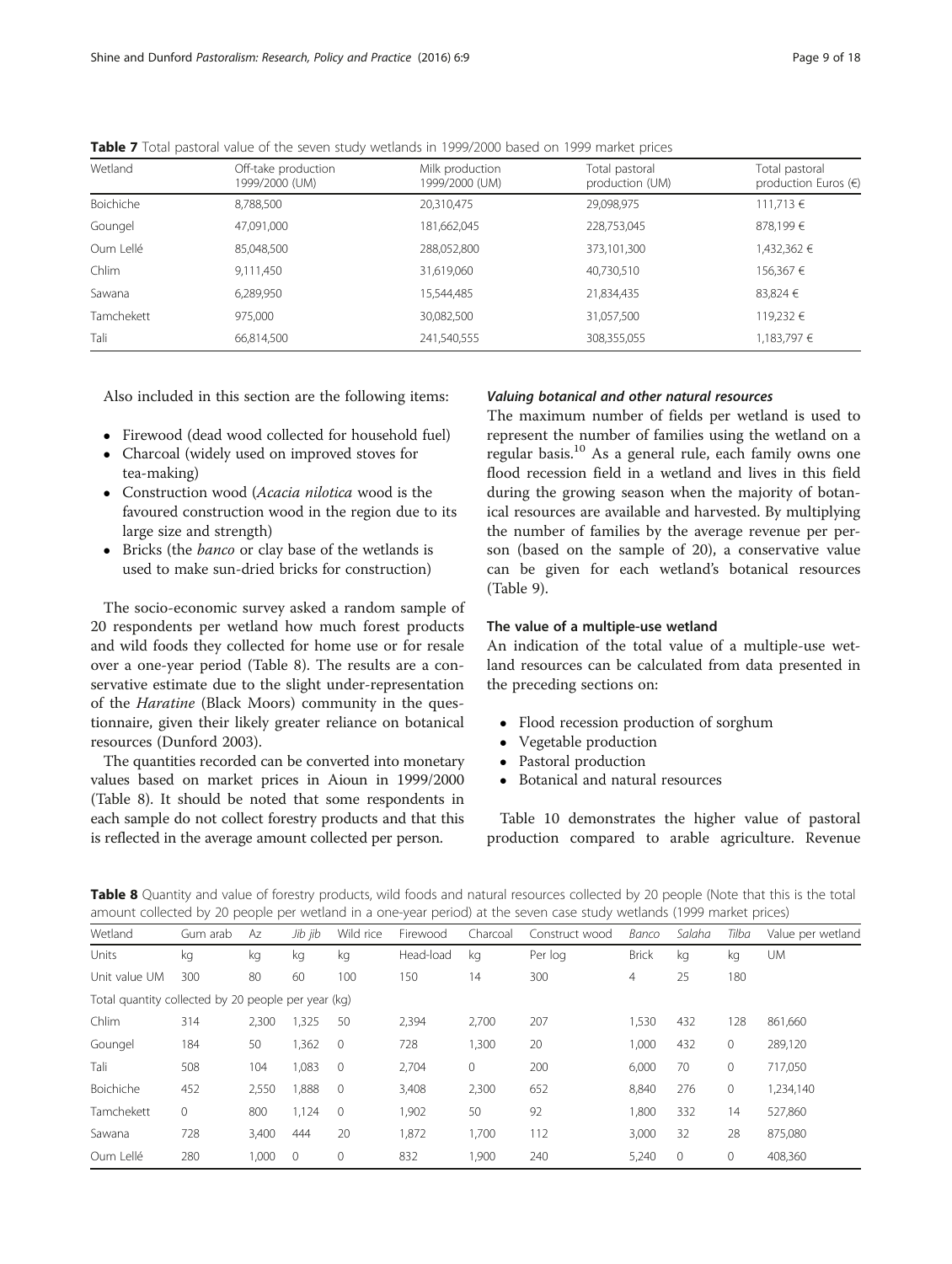| Wetland    | Number of families <sup>a</sup>                                       |        |            | Average revenue/person UM Total value of botanical resources UM Total value of botanical resources, Euro ( $\in$ ) |  |  |  |  |  |  |  |
|------------|-----------------------------------------------------------------------|--------|------------|--------------------------------------------------------------------------------------------------------------------|--|--|--|--|--|--|--|
| Chlim      | 75                                                                    | 43,083 | 3,231,225  | 12,405                                                                                                             |  |  |  |  |  |  |  |
| Sawana     | 700                                                                   | 43,754 | 30,627,800 | 117,582                                                                                                            |  |  |  |  |  |  |  |
| Tali       | 200                                                                   | 35,853 | 7,170,600  | 27,528                                                                                                             |  |  |  |  |  |  |  |
| Boichiche  | 60                                                                    | 61,707 | 3,702,420  | 14.214                                                                                                             |  |  |  |  |  |  |  |
| Goungel    | 300                                                                   | 14,456 | 4,336,800  | 16,649                                                                                                             |  |  |  |  |  |  |  |
| Tamchekett | 588                                                                   | 26,393 | 15,519,084 | 59.579                                                                                                             |  |  |  |  |  |  |  |
| Oum Lellé  | Used predominantly by mobile herders, number of regular users unknown |        |            |                                                                                                                    |  |  |  |  |  |  |  |

<span id="page-9-0"></span>Table 9 The value of botanical and natural resources (as described in Table [8\)](#page-8-0) per wetland based on the number of families regularly using the wetland (based on 1999 market prices)

<sup>a</sup>The number of families is based on the maximum number of fields per wetland in all cases except Tamchekett. As there are no fields at Tamchekett, the population of the town is used. Tamchekett has a population of approximately 3,000 (Leffler [1995](#page-17-0)), which equates to 588 families based on a household size of

5.1 (United Nations [1995\)](#page-17-0)

from botanical resources is generally ignored by development agencies in their appraisal of natural resource management as they are difficult to value. It is an unseen yet critical source of income, which becomes particularly important in drought years (Dunford [2003](#page-16-0)).

### Economic valuation of single-use systems

The transformation of wetlands into intensive agricultural systems requires inputs. The level of input required depends on the ecology, topography, hydrology and pedology of the wetland. Shallow wetlands in minor depressions (called gâats in local nomenclature) require minimal transformation, as water levels recede at a rate that allows successful cultivation. Deeper, forested wetlands (tamourts) require substantial inputs to make them suitable for agriculture, as they need to be cleared and then levelled to improve and regulate drainage.

Fencing is considered a prerequisite for all intensively farmed areas to reduce the risks of damage to crops from wandering animals. Barbed wire fencing is costly, and research has shown it to be uneconomic as an investment in the context of eastern Mauritania, as production can rarely pay off the cost of investment before the fence becomes obsolete (Ronco et al. [1999](#page-17-0)). Finally, investment in fertilisers, pesticides, ploughs and improved seed varieties is required to maximise production. These inputs are costly and beyond the scope of

the small-scale farmers currently practising extensive low-input agriculture.

The cost of developing the case study wetlands for agriculture is not limited to input costs. The opportunity costs inherent in the existing multiple-use system must also be accounted for to give a replacement cost for the wetland. The replacement cost of a wetland converted from a multiple-use system to a single-use flood recession agricultural system is based on the loss of pastoral resources, wild foods and medicinal plants, construction materials and biodiversity. In this section, the costs of replacing a wetland as a pastoral resource will be calculated and reference will be made to the loss of revenue from the collection of forestry products, wild foods and other botanical and natural resources.

### The replacement cost of pastoral resources

The loss of wetland resources to the pastoral sector is assessed by calculating the costs of well construction and labour needed for water extraction. The loss of a watering place also leads to a large fall in pastoral productivity, as the surrounding area can offer as much as 11 to 22 thousand tonnes of dry matter which become inaccessible when there is no place to water herds (OECD/CILSS [1987\)](#page-17-0). The loss of dry season pasture due to the conversion of a wetland is difficult to calculate due to variations in the volume of biomass from year to

Table 10 Total production from the seven case study wetlands in 1999/2000 - multiple-use systems (1999 market value) UM

| Wetland    | Sorghum production <sup>a</sup> | Vegetable production | Pastoral resources | Botanical resources  | Total value UM |
|------------|---------------------------------|----------------------|--------------------|----------------------|----------------|
| Chlim      | 269,100                         | 23,600               | 40,730,510         | 3,231,225            | 44,254,435     |
| Goungel    | 3,516,240                       | 235,000              | 228,753,045        | 4,336,800            | 236,841,085    |
| Tali       | 79.040                          | 162,400              | 308,355,055        | 7,170,600            | 315,767,095    |
| Boichiche  | 365.560                         | 30,000               | 29,098,975         | 3,702,420            | 33,196,955     |
| Tamchekett | 0                               | 61,000               | 31,057,500         | 15,519,084           | 46,637,584     |
| Sawana     | 52,243,425                      | 0                    | 21,834,435         | 30,627,800           | 104,705,660    |
| Oum Lellé  | 0                               |                      | 373,101,300        | Unknown <sup>b</sup> | 373,101,300    |

<sup>a</sup>Flood recession production only; <sup>b</sup>no value for botanical resources is included for Oum Lellé as the total number of resource users is unknown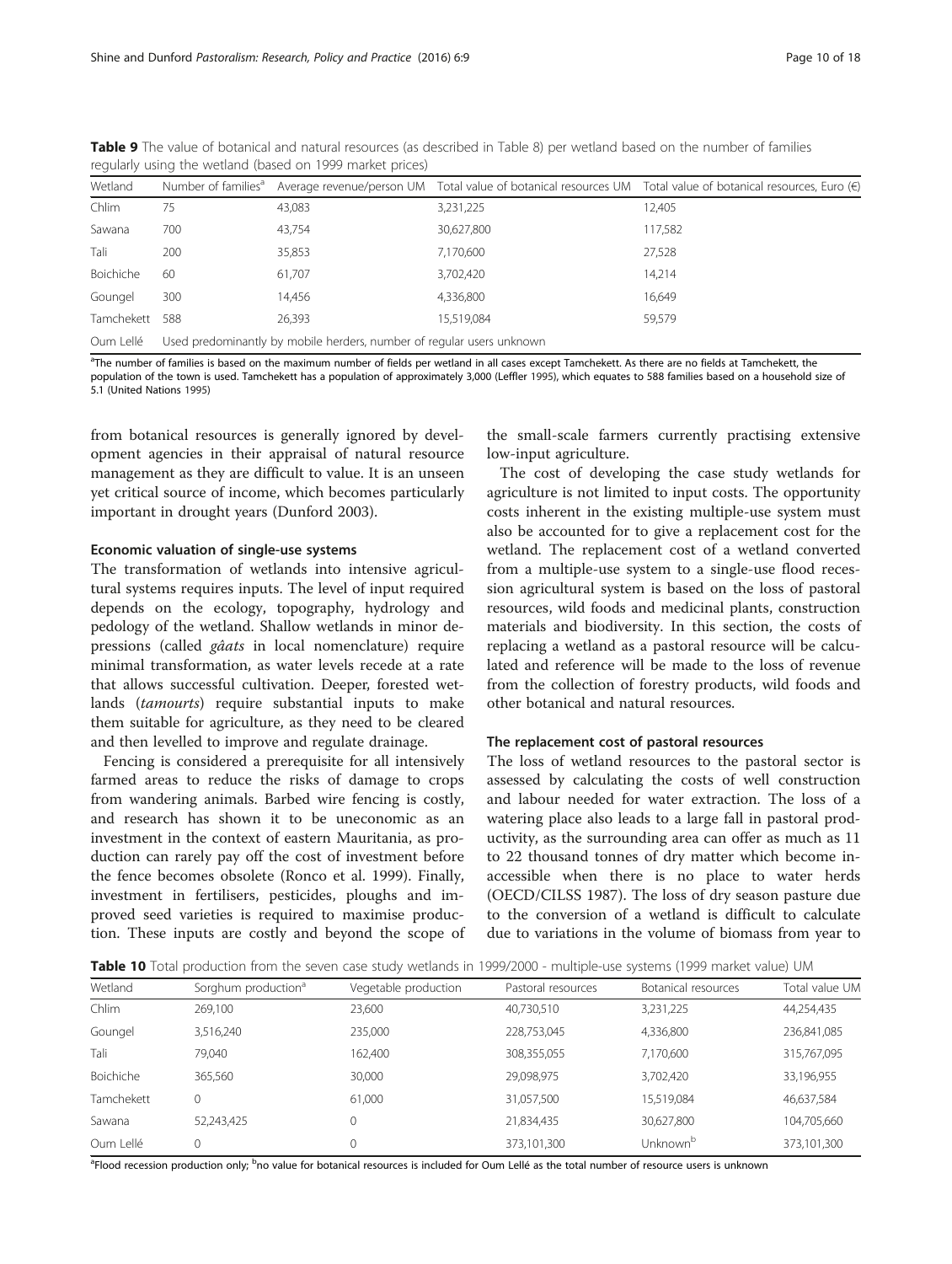year. Instead, the cost of replacing the wetland with wells, in order to allow the exploitation of the surrounding pastureland, is calculated.

### Replacing surface water with wells

The surface water available in wetland depressions assures supply to almost 100 % of domestic animal herds during the wet season (July to October) and 50 % of herds during the cold season (November to February). Once developed for agriculture, animals have no access or reduced access to this surface water and wells are needed to replace them.<sup>11</sup>

The number of animals that can drink at a well in a day has been calculated by the OECD/CILSS ([1987](#page-17-0)) and the figures are shown in Table 11. The 30 l/day/TLU consumption figures are adopted as average yearly figures although actual consumption can be higher in the dry season (March to June) (Stoddart et al. [1975\)](#page-17-0). Tropical livestock units (TLUs) are used to aggregate livestock numbers of different species. The equivalents adopted in this study are those used by international agencies such as the Overseas Development Institute (ODI), the Food and Agriculture Organisation (FAO), the World Bank and the European Union (Jahnke [1982;](#page-17-0) LEAD [2002\)](#page-17-0).

By converting the numbers of animals counted in the study wetlands into TLU, the number of wells needed to replace each wetland can be calculated. The maximum monthly mean is used to signify the highest number of wells needed to replace the wetland. It should be borne in mind that annual variations in wetland volume have an effect on livestock numbers, but as 1999/2000 was an exceptionally wet year, the figures can be taken to represent the maximum number of wells required. The number of wells needed to water the maximum numbers of animals counted at the wetlands in 1999/2000 is calculated based on a median flow rate of 40 m<sup>3</sup>/day (Table 12). It should be noted that well construction is not feasible in all areas in eastern Mauritania due to the extreme depth of the water table. In this case, there would be no alternative to surface water, and the value of the wetland rises accordingly.

### Labour costs of water extraction

While animals can help themselves to the water from a wetland, wells demand that water be extracted to meet

**Table 11** Numbers of animals that can be watered at a well in a day (OECD/CILSS [1987\)](#page-17-0)

| Rate of flow $(m^3/day)$ | Number of animals per<br>day (20 I/TLU/day) | Number of animals per<br>day (30 I/TLU/day) |
|--------------------------|---------------------------------------------|---------------------------------------------|
| 30                       | 1,500                                       | 1,000                                       |
| 40                       | 2,000                                       | 1,334                                       |
| -50                      | 2,500                                       | 1,667                                       |

TLU equivalents: cow (0.7), camel (1), sheep (0.1), goat (0.1) (LEAD 2002)

| Table 12 The cost of replacing the wetlands with wells based |  |  |
|--------------------------------------------------------------|--|--|
| on flow rates of 40 m <sup>3</sup>                           |  |  |

| Wetland          | Number of wells<br>$(40 \text{ m}^3/\text{day})$ | Cost per well<br>(€) (Euro) <sup>a</sup> | Total cost<br>(UM) | Total cost<br>(€) (Euro) <sup>b</sup> |
|------------------|--------------------------------------------------|------------------------------------------|--------------------|---------------------------------------|
| Goungel          | 7                                                | 40.000                                   | 72,934,400         | 280.000                               |
| Oum Lellé        | 12                                               | 40,000                                   | 125,030,400        | 480.000                               |
| Sawana           |                                                  | 40,000                                   | 10,419,200         | 40,000                                |
| Chlim            |                                                  | 40.000                                   | 10.419.200         | 40.000                                |
| Tali             | 11                                               | 40,000                                   | 114,644,200        | 440,000                               |
| Tamchekett       | $\mathcal{P}$                                    | 40.000                                   | 20,838,400         | 80.000                                |
| <b>Boichiche</b> | ζ                                                | 40.000                                   | 31,257,600         | 120,000                               |

<sup>a</sup>Based on a study carried out in Mauritania in 1999/200 by the KFW [\(2000\)](#page-17-0), both on the state of the state state. <sup>b</sup>2002 conversion rates

the needs of the herd and this implies a labour cost. A single herder in eastern Mauritania can water 60 to 70 cows per day<sup>12</sup> (Dunford [2000;](#page-16-0) Diagana [2002](#page-16-0)). Since 60 to 70 cattle is equal to 42 to 49 TLUs, ratios of herders to livestock can be calculated on the basis of TLU. The monthly wage for pulling water for 60 to 70 cattle is 8,000 UM, and an average of 65 cattle or 46 TLUs per herder is adopted in this study.

Mean monthly TLU is used to calculate the labour needed to extract water from wells during a time period equivalent to that where the animals normally drink at wetlands. Average monthly values from 1999/2000 to 2000/2001 are used to estimate labour costs. Any missing values were replaced by a mean value. The annual cost of extracting water from wells for a similar quantity of animals over an equivalent time period to that recorded at the wetlands in 1999/2000 and 2000/2001 is presented in Table 13.

The total first-year replacement cost of the wetlands based on pastoral watering costs is presented in Table [14](#page-11-0). Oum Lellé and Tali have the highest replacement costs in terms of pastoral resources. Costs in later years would depend on the maintenance and depreciation costs of

Table 13 The annual labour costs of extracting water from wells to replace the case study wetlands (based on wages in 1999)

| Wetland          | Number of monthly herders'<br>salaries to extract water<br>(8,000 UM/month) | Annual cost of water<br>extraction (UM) |
|------------------|-----------------------------------------------------------------------------|-----------------------------------------|
| Goungel          | 865                                                                         | 6,920,646                               |
| Oum Lellé        | 1.012                                                                       | 8,095,748                               |
| Sawana           | 144                                                                         | 1,155,718                               |
| Chlim            | 220                                                                         | 1,758,238                               |
| Tali             | 1,413                                                                       | 11,304,322                              |
| Tamchekett       | 283                                                                         | 2,266,022                               |
| <b>Boichiche</b> | 179                                                                         | 1,430,184                               |
|                  |                                                                             |                                         |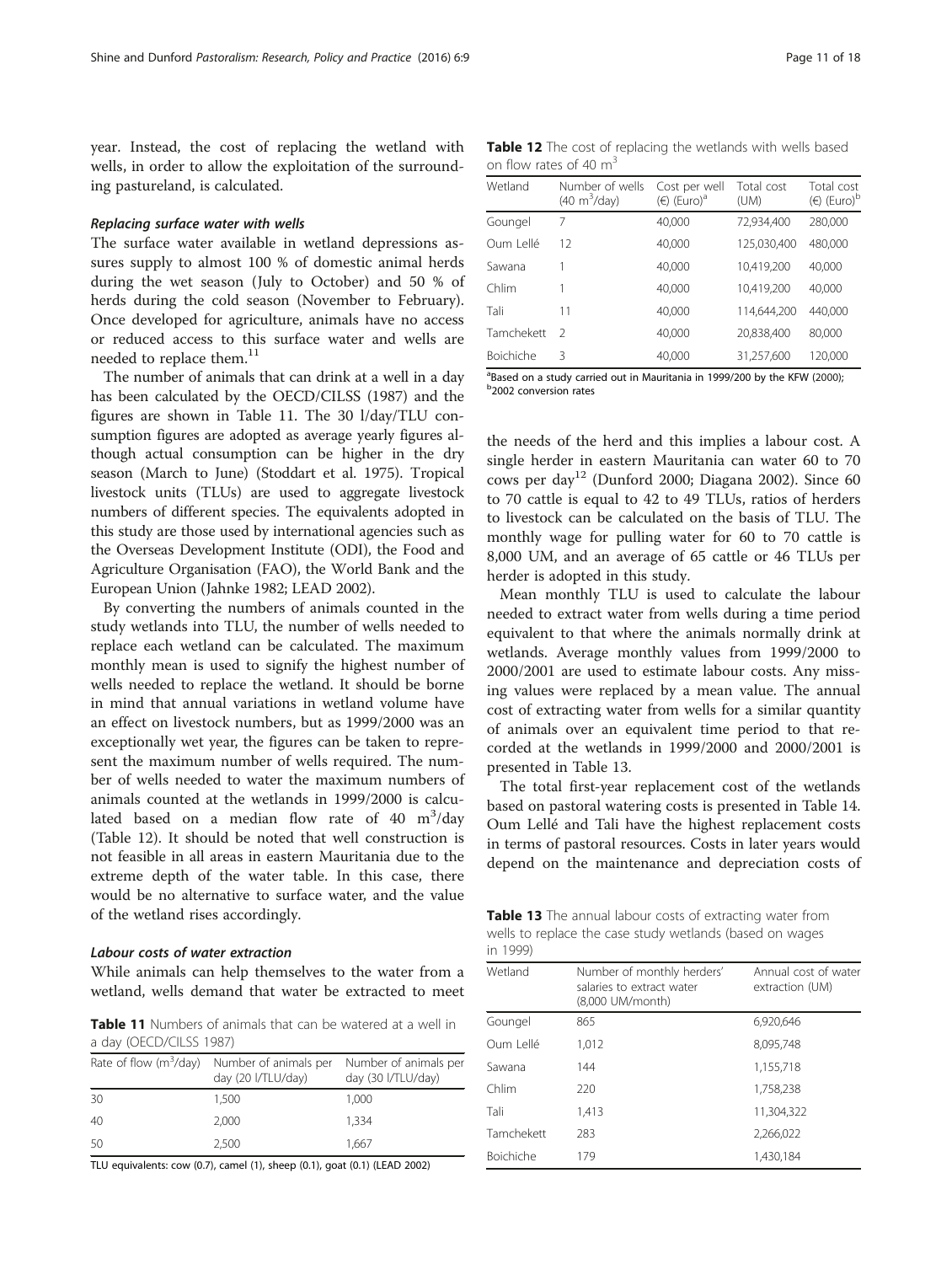<span id="page-11-0"></span>

| <b>Table 14</b> First-vear replacement cost of the case study wetlands as pastoral resources (based on costs in 1999) |  |  |
|-----------------------------------------------------------------------------------------------------------------------|--|--|
|-----------------------------------------------------------------------------------------------------------------------|--|--|

| Wetland    | Cost of well construction (UM) | Labour costs of water extraction (UM) | Total cost (UM) | Total cost $(\epsilon)$ (Euro) |
|------------|--------------------------------|---------------------------------------|-----------------|--------------------------------|
| Goungel    | 72,934,400                     | 6,920,646                             | 79,855,046      | 306,569                        |
| Oum Lellé  | 125,030,400                    | 8,095,748                             | 133,126,148     | 511,081                        |
| Sawana     | 10,419,200                     | 1,155,718                             | 11,574,918      | 44,437                         |
| Chlim      | 10,419,200                     | ,758,238                              | 12,177,438      | 46,750                         |
| Tali       | 114,644,200                    | 11,304,322                            | 125,948,522     | 483,525                        |
| Tamchekett | 20,838,400                     | 2,266,022                             | 23,104,422      | 88,699                         |
| Boichiche  | 31.257.600                     | 1,430,184                             | 32,687,784      | 125,491                        |
| Total cost |                                |                                       | 418,474,278     | 1,606,552                      |

the wells (capital assets) and the recurrent costs of labour.

### Opportunity costs

Once converted to single-use systems, botanical resources are lost as natural vegetation is cleared and the land is drained for agriculture. The resulting loss of habitat has negative impacts on migrating water birds and resident mammals and reptiles, many of which are rare (Shine [2002\)](#page-17-0). In addition, the wetland ceases to fill ecosystem functions, such as water table recharge and sediment accumulation.

In addition to these factors, the comparative labour demands of multiple- and single-use systems need to be considered. Arable farming is more labour intensive than herding with three to seven people needed to cultivate a hectare of land (Ronco et al. [1999\)](#page-17-0). While these inputs are seasonal and only through the growing season, the labour associated with herding is distributed over an entire year. A single herder can look after 100 camels and even higher numbers of sheep. A camel herder's wage is 52,000 UM/year and a shepherd 67,400 UM/year (1998/ 1999 prices; McCracken [2000](#page-17-0)), while a hectare of land costs between 225,000 and 375,000 UM per year in labour (150 days of growing season  $\times$  three to five labourers per hectare × 500 UM/day). The extra labour cost required by a single-use agricultural system would constitute a considerable cost to the local communities and/or a draw on labour away from livestock rearing.

The calculation of the full extent of opportunity costs lost in the transformation of wetlands to single-use agricultural systems is beyond the scope of this study, so emphasis is put on the most significant costs, those to livestock rearing.

#### The value of single-use systems

The replacement costs presented here for the conversion of multiple-use systems to single-use systems are based on substituting the pastoral resources provided by the wetlands and the opportunity costs (e.g. the loss of botanical resources). Table [15](#page-12-0) shows the first-year

replacement cost of the seven case study wetlands if converted to single-use agricultural systems.

In order for the pastoral replacement costs presented in Table 14 to be put in context, capital investment costs and revenue from intensive production need to be taken into account. Capital investment costs refer to the levelling, draining and fencing wetlands. Yearly inputs of equipment and products such as pesticides and fertilisers are also needed. Yields under the new system could be as low as those currently produced by the wetlands (Table [16](#page-12-0)), in line with the regional average of 0.63 t/ha, or as much as 0.8 t/ha, the yields expected by the World Bank agronomists for Goungel (PGRNP/MDRE [1999](#page-17-0)). Although this project went ahead and Tamourt Goungel was fenced, no data are available on the yields achieved under the new system (hence, we continue to rely on the estimates used at the start of the project). What we do know is that conflict between pastoralists and the settled farming community was an issue and that access rights had to be negotiated to address the tensions over access to the wetland resources (Wabnitz [2007;](#page-17-0) GRDR [2011\)](#page-16-0).

Figures for potential production can be calculated based on the cultivation of maximum wetland area as recorded in 1999/2000 under these three yield scenarios. It should be noted that this wetland area is an absolute maximum based on the above average rainfall. In reality, production can only be expected one year in every two or three, and yields will not be uniform across the wetland due to micro-scale changes in pedology and drainage.

Even allowing for the continuation of some pastoral production and a modest collection of botanical resources, the figures presented for the highest yielding scenario fall below those for current production illustrated in Table [10](#page-9-0) and reflected in the final column of Table [16.](#page-12-0) This makes the rationale for wetland conversion to single-use systems difficult to justify. To explore this paradox in more detail, production from Tamourt Goungel under the traditional multi-use system will be compared to the expected yields under the intensive single-use system proposed by the World Bank Projet de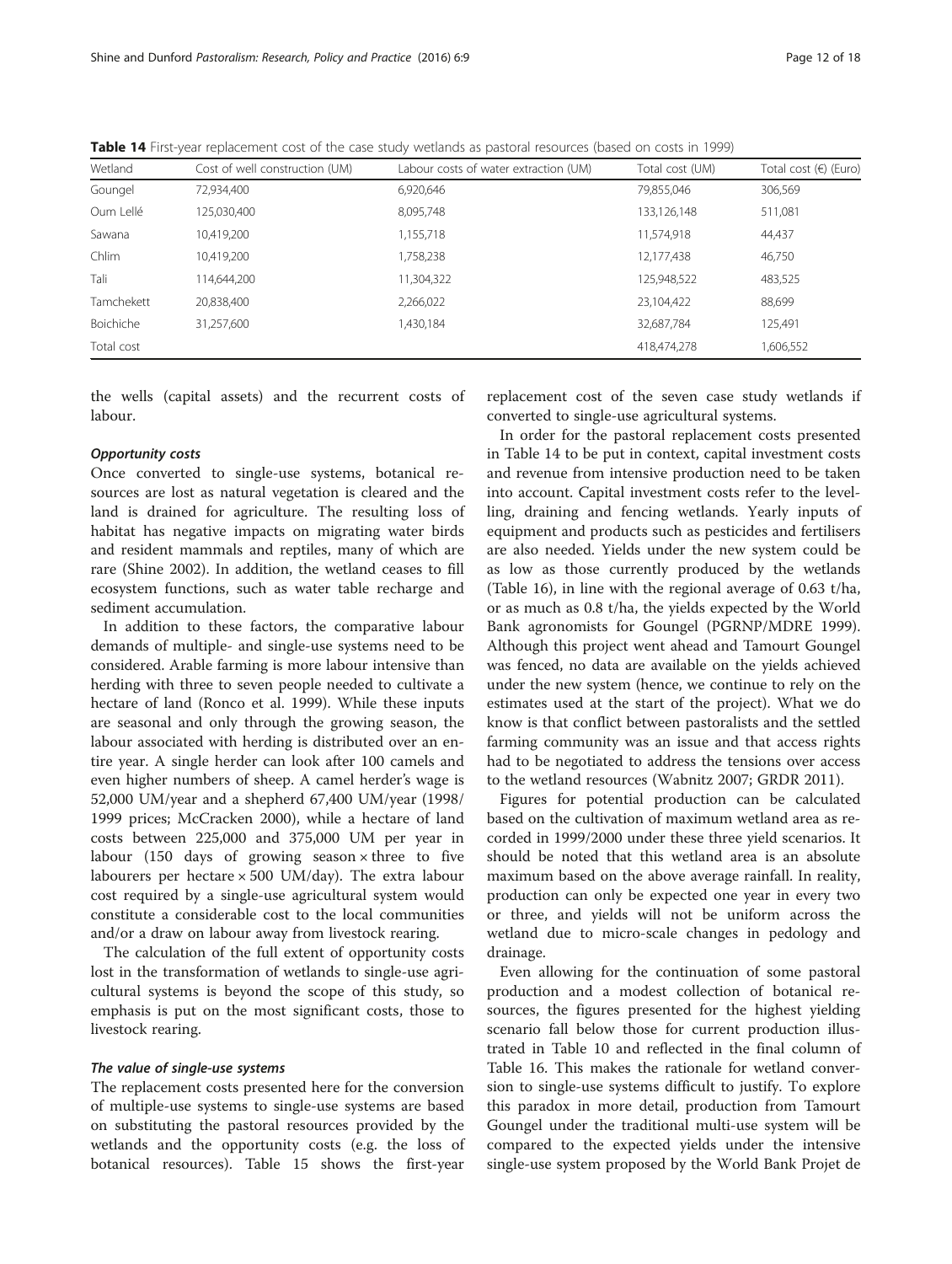| Wetland    | Well construction (UM) | Annual labour (UM) | Loss of botanic resources/year (UM) | Total replacement cost (UM) <sup>a</sup> |
|------------|------------------------|--------------------|-------------------------------------|------------------------------------------|
| Goungel    | 72,934,400             | 6,920,646          | 4,336,800                           | 84,191,846                               |
| Oum Lellé  | 125,030,400            | 8,095,748          | Unknown                             | 133,126,148                              |
| Sawana     | 10,419,200             | 1,155,718          | 30,627,800                          | 42,202,718                               |
| Chlim      | 10,419,200             | 1,758,238          | 3,231,225                           | 15,408,663                               |
| Tali       | 114.644.200            | 11,304,322         | 7,170,600                           | 133,119,122                              |
| Tamchekett | 20,838,400             | 2,266,022          | 15,519,084                          | 38,623,506                               |
| Boichiche  | 31,257,600             | 1,430,184          | 3,702,420                           | 36,390,204                               |
|            |                        |                    |                                     |                                          |

<span id="page-12-0"></span>Table 15 First-year replacement cost (UM) of converting multiple-use wetlands to single-use agricultural systems (based on 1999 market prices)

<sup>a</sup>Excluding opportunity costs based on wetland functions, biodiversity and changes in labour demands

Gestion des Ressources Naturelles en Zone Pluviale (PGRNP/MDRE [1999\)](#page-17-0).

### Direct economic comparison – multiple-use and single-use systems

The capital costs of converting Tamourt Goungel to a single-use agricultural system were calculated by the World Bank Project prior to investment (PGRNP/MDRE [1999](#page-17-0)). Using these estimates and the replacement costs calculated in Table [14](#page-11-0), a total value for the conversion of Tamourt Goungel from a multiple-use system to a single-use system is calculated (Table [17\)](#page-13-0). These costs (capital and replacement) can then be compared to the production possible from the improved intensive system based on three possible scenarios (Table [19](#page-14-0)).

The total cost of converting Goungel to a single-use system was 436,781 Euro (113,772,638 UM). This includes one-off costs, such as levelling and draining the wetland and well construction; however, additional costs would be accrued annually (Table [17](#page-13-0)). Fencing requires maintenance at 10 % of the capital cost per year (Ronco et al. [1999\)](#page-17-0), and agricultural inputs such as pesticides and fertilisers would also need to be added annually. The labour required to extract water from wells for animal herds is also an annual cost. The loss of revenue from botanical resources also represents an annual opportunity cost (Table [18](#page-13-0)). The combination of these annual costs adds up to a total of 69,584 Euro per year (18,125,238 UM).

The aim of the investment was to increase agricultural productivity and improve the livelihoods of those who have been reliant on the wetland resources. It must be asked, however, if production from this intensive cropping system justified the level of investment needed.

Production from the proposed 700 ha of agricultural land (PGRNP/MDRE [1999\)](#page-17-0) is calculated based on actual yields recorded in 1999/2000 (0.39 t/ha), on average yields for the region (0.63 t/ha) and on yields predicted by the project planners (0.8 t/ha). The revenue from these three scenarios is presented in Table [19.](#page-14-0)

Based on these production figures, it would take between three and six years to pay back the investment costs and the first year's recurrent costs (Table [17\)](#page-13-0). Annual costs (Table [18](#page-13-0)) would also have to be taken into consideration and, as their cost is in excess of the annual production under scenario 1, there would be no return on investment when yields average 0.39 t/ha. The rate of repayment is based on the unlikely scenario that there is optimal rainfall every year. In reality, repayment would take considerably longer as production can only be expected one year in every two or three, due to high levels of rainfall variability (interviews by the author with

Table 16 Maximum possible revenue from single-use agricultural systems based on maximum flooded area and three production scenarios (at 1999 market prices)

| Wetland    | Scenario 1 - UM value of<br>actual yield/ha in 1999/2000 | Scenario 2 - UM value based on<br>regional average yield of 0.63 t/ha | Scenario 3 - UM value based<br>on projected yield of 0.8 t/ha | Total value UM under multi-use<br>system (from Table 10) |
|------------|----------------------------------------------------------|-----------------------------------------------------------------------|---------------------------------------------------------------|----------------------------------------------------------|
| Goungel    | 17,745,000                                               | 28,665,000                                                            | 36,400,000                                                    | 44,254,435                                               |
| Sawana     | 91,399,100                                               | 34,193,250                                                            | 43,420,000                                                    | 236,841,085                                              |
| Tali       | 19,088,160                                               | 39,557,700                                                            | 50,232,000                                                    | 315,767,095                                              |
| Chlim      | 10,871,640                                               | 24,815,700                                                            | 31,512,000                                                    | 33,196,955                                               |
| Boichiche  | 1,909,440                                                | 8,353,800                                                             | 10,608,000                                                    | 46,637,584                                               |
| Tamchekett | N/A                                                      | 7,534,800                                                             | 9,568,000                                                     | 104,705,660                                              |
| Oum Lellé  | N/A                                                      | 8,804,250                                                             | 11,180,000                                                    | 373,101,300                                              |

Based on cultivation of the total wetland area using the yields recorded in 1999/2000 (Table [3](#page-6-0)), the regional average of 0.63 t/ha (Bureau Statistiques Agricoles [1999](#page-16-0)) and the projected yields at Tamourt Goungel after development by project PGRNP (PGRNP/MDRE [1999](#page-17-0))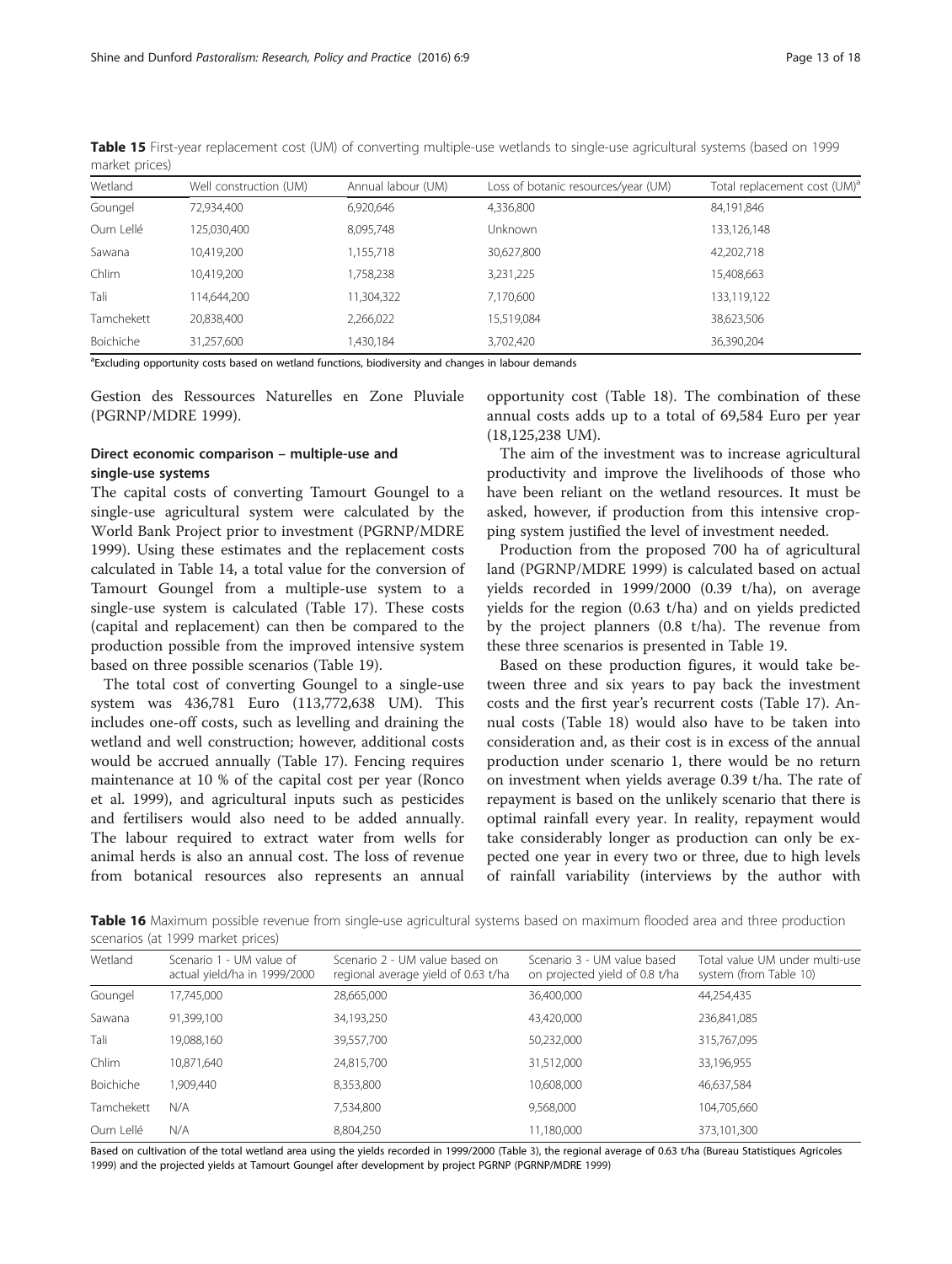<span id="page-13-0"></span>

|  |  | Table 17 The total capital and replacement costs (UM) of converting Tamourt Goungel to a single-use system (1999 market prices) |
|--|--|---------------------------------------------------------------------------------------------------------------------------------|
|  |  |                                                                                                                                 |

| Levelling and         | Fencing <sup>®</sup> | Agri inputs                  | Replacement of                  | Loss of botanical      | Total cost of |
|-----------------------|----------------------|------------------------------|---------------------------------|------------------------|---------------|
| drainage <sup>d</sup> |                      | including tools <sup>d</sup> | pastoral resources <sup>D</sup> | resources <sup>®</sup> | conversion    |
| 2,772,000             | 10.750.000           | 10.898.000                   | 79.855.046                      | 9.497.592              | 113.772.638   |

a<br>Trom PGRNP/MDRE ([1999\)](#page-17-0) (fencing excludes maintenance costs; agricultural inputs include one year's supply of fertilisers, pesticides and seeds plus equipment and tools); <sup>b</sup>based on well construction costs and one year's labour; <sup>c</sup>based on one year's revenue calculated by method 2

farmers at the case study wetlands). In short, the system created by outside investment is unrealistic, of low productivity and highly vulnerable to rainfall fluctuations (Table [20\)](#page-14-0).

### Comparison of multiple and single-use management systems

The rural sector accounted for 21 % of Mauritania's GDP in 1999, of which 70 % was from the livestockrearing sector (MEMAU-AGRO [1999](#page-17-0)). By 2014, agriculture's share of GDP had fallen to 16.9 % (CIA [2015](#page-16-0)). This could reflect a decline in agricultural GDP due to drought or rural or urban migration, or it could be due to the increase in national revenue from the mining sector, reducing agriculture's overall share. In 1998, 90 % of livestock rearing was transhumant, dependent on mobility and access to common-pool resources such as wetlands (MDRE/GTZ [1998](#page-17-0)). Although the numbers of nomadic herders continue to decline in Mauritania,<sup>13</sup> the numbers remain significant nationally and livelihoods, incomes and employment from extensive livestock-rearing systems would be in jeopardy if all wetlands were converted to agriculture.

Despite the dominance of mobile livestock rearing in the rural sector, investment and development initiatives in Mauritania continue to focus on arable agriculture (Islamic Development Bank [2011](#page-17-0); FAO [2015\)](#page-16-0). There has been little or inadequate effort to support livestock in Mauritania despite its importance in rural economy (Islamic Development Bank [2011\)](#page-17-0). Overall, investment continues to be towards intensive arable agriculture and single rather than multiple-use systems, despite the risks posed by a highly variable climate to production and to biodiversity (Brouwer et al. [2014\)](#page-16-0).

Wetlands are considered to be unexploited resources by the government and development agencies, which aim to develop agriculture and settle the population in a zone or terroir (Mullié et al. [1998\)](#page-17-0). By settling populations in a zone and privatising agricultural holdings, development agencies aim to reproduce intensive, western agricultural systems. Unfortunately, these well-intentioned attempts to relieve poverty and improve livelihoods fail to take into account the performance of existing management systems and their ability to cope with high levels of climatic variability. The importance of diversified livelihood strategies and mobility in surviving in an unpredictable environment are all too often ignored.

It is clear that the multiple-use management system generates much greater annual revenues with less exposure to risk than the estimated expected from the singleuse system (Table [20](#page-14-0)). The differences in revenue are so great that the logic of proposing single-use systems as a development initiative seems flawed. Nevertheless, intensive agricultural systems continue to be promoted in Mauritania and across the Sahel (Brouwer et al. [2014](#page-16-0)). The reasons for this would seem to stem from the fact that experts tend to transplant methods and approaches from Europe and other parts of West Africa without studying the environmental and social conditions prevailing in eastern Mauritania. This study is the first to measure the production and value of multiple-use systems in Mauritania, and, in the absence of this data, development agencies will continue to make ill-informed decisions on development interventions.

### Conclusions

Production in the northern Sahel is directly linked to rainfall, and rainfall is sporadic, unpredictable and variable in space and in time (Mazzucato and Niemeijer [2000](#page-17-0)). The Intergovernmental Panel on Climate Change (IPCC [2014](#page-17-0)) finds that weather in the Sahel will continue to be variable with high confidence that temperatures will increase and low confidence that there will be changes to precipitation levels (IPCC [2014](#page-17-0)). In order to improve their chances of survival in these variable and unpredictable conditions, Sahelian pastoral communities have based their livelihoods on mobility, flexibility and diversified livelihood strategies (Ellis and Swift [1988](#page-16-0); Niamir-Fuller [1999](#page-17-0); Krätli and Schareika [2010\)](#page-17-0). Key resources crucial to all members of society are maintained as common-pool resources, regulated by a set of customary rules or social norms. These elements are the basis of the multiple-use management systems employed in the wetlands of eastern Mauritania and which have

Table 18 Additional annual costs involved in converting Goungel to a single-use system (1999 market prices)

| Fencing maintenance | Agri inputs excluding tools <sup>a</sup> | Water extraction from wells | Loss botanical revenue | Total annual cost |  |  |
|---------------------|------------------------------------------|-----------------------------|------------------------|-------------------|--|--|
| 1,075,000 UM        | 632.000 UM                               | 6.920.646 UM                | 9.497.592 UM           | 18.125.238 UM     |  |  |

<sup>a</sup>lmproved varieties of seeds, pesticides and fertilisers for one year (PGRNP/MDRE [1999](#page-17-0))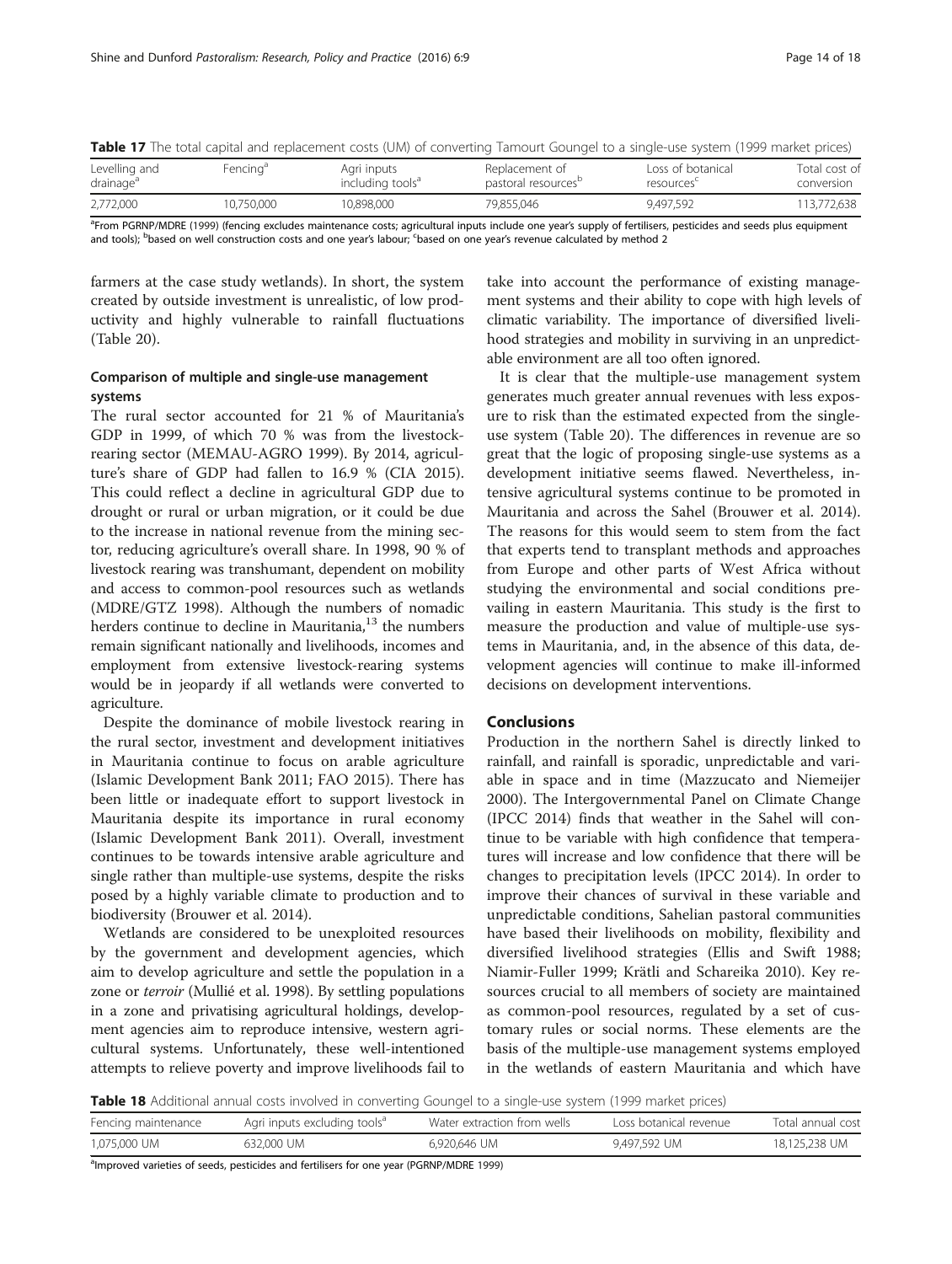<span id="page-14-0"></span>Table 19 Potential annual production from intensive agriculture in Goungel based on three yield scenarios (based on 1999 market prices)

| Total area cultivated | 0.39 t/ha | (UM)<br>Revenue 1 | 0.63 t/ha | Revenue 2 (UM) | $0.8$ t/ha | Revenue 3 (UM) |
|-----------------------|-----------|-------------------|-----------|----------------|------------|----------------|
| 700 ha                |           | 7,745,000         | 441       | 28.665.000     | 56C        | 36,400,000     |

1 tonne sorghum  $= 65,000$  UM

proved resilient in the face of variable rainfall. It is important to learn from these practices so that efforts to increase production and address food insecurity do not risk undermining existing livelihoods.

Development is all too often based on the presumption that inputs can create outputs. The data presented in this paper have shown that despite investing over 24 million UM (>92,000 Euro based on 2002 conversion rates) in developing a wetland for agriculture, production from the new system could never equal the production and replacement costs of the existing multiple-use system. Even if optimal yields could be achieved in some years, there would be other years with zero production due to below-average rainfall. Wetland soils are low in organic matter and badly drained, so annual investment in artificial fertilisers and regular tilling of the soil would be required.

Meanwhile, pastoralist systems have developed to exploit micro-differences in water and grazing availability. Pastoralism actively exploits asymmetric distribution of resources - it does not seek uniformity (Behnke et al. [1993](#page-16-0); von Wehrden et al. [2012](#page-17-0); Krätli and Schareika [2010](#page-17-0)). Mobile herders maximise feeding quality and as a result their herd health and productivity, through mobility, targeting different types of forage at different times of year. For example, the forage associated with wetland soils is different in nutrient content to the grasses that grow on the dominant sandy soils - herders know this and actively seek these grasses out for their herds (Krätli and Schareika [2010](#page-17-0)). Ensuring continued open access to wetlands as sources of water as well as nutrients and minerals is critical for productive and resilient pastoral systems. In this way, multiple-use systems are critical to providing greater flexibility for Sahelian communities, allowing diversified livelihood strategies as well as specialisation and the effective use of local and indigenous knowledge.

The comparison of multiple-use and single-use systems has shown the superior performance of multiple-use systems in Sahelian conditions. So why are governments and development projects insisting on promoting intensive agricultural systems? One reason stems from a mind-set of experts who only know about equilibrium environments, in which climatic conditions are predictable and factors other than rainfall have measurable effects on production. Conversely, capital investment and agricultural impacts have no impact on production in non-equilibrium systems if there is inadequate rainfall (Ellis and Swift [1988](#page-16-0); Behnke et al. [1993](#page-16-0); von Wehrden et al. [2012\)](#page-17-0). The failure to understand pastoralism as an intelligent system that maximises production in uncertain environments means that investment is not made to strengthen and support this system of natural resource management (Behnke et al. [1993](#page-16-0); Niamir-Fuller [1999](#page-17-0); von Wehrden et al. [2012;](#page-17-0) Krätli and Schareika [2010](#page-17-0)). Likewise, the 'command and control' approach to policymaking that seeks to regulate all areas of a system can actually undermine the system's capacity to work (Krätli and Schareika [2010\)](#page-17-0) - as is the case when ephemeral wetlands are managed under an equilibrium model.

Secondly, government bodies, NGOs and international aid agencies have failed to recognise multiple-use systems, let alone calculate their value (Painter et al. [1994](#page-17-0); Adger and Luttrell [2000](#page-16-0); Lund [2000](#page-17-0); Hesse and MacGregor [2009](#page-17-0)). This study provides the first economic assessment of the traditional use of wetlands in eastern Mauritania, providing the information necessary to make decisions on development alternatives for the future.

It must also be borne in mind that development projects tend to work with settled communities and, while they may make every effort to ensure the effective participation of these communities in decision-making, project officials often fail to see the myriad of other resource users who depend equally on the natural resources of the area. This leads to distorted views of development priorities and can lead to inequitable outcomes that place key resources in the exclusive ownership of settled communities, to the exclusion of others, including pastoralists. More powerful settled communities often embrace the privatisation of key resources, such as wetlands, as they gain priority access to those resources, while continuing to have access to

Table 20 Comparisons of annual revenue from Goungel under multiple-use and single-use systems (based on 1999 market prices)

| Multiple-use system - 1999/2000 production <sup>d</sup> | Single-use system - revenue 1 <sup>0</sup> | Single-use system - revenue 2 <sup>0</sup> | Single-use system - revenue 3 <sup>0</sup> |
|---------------------------------------------------------|--------------------------------------------|--------------------------------------------|--------------------------------------------|
| 236,527,739 UM                                          | 17.745.000 UM                              | 28.665.000 UM                              | 36,400,000 UM                              |
| 908.046 €                                               | 68.124 €                                   | 110.047 €                                  | 139.742 €                                  |

<sup>a</sup>From Table [10;](#page-9-0) <sup>b</sup>from Table [19](#page-13-0). These figures are for sorghum only. There will also be some added revenue from pastoral production and botanical resources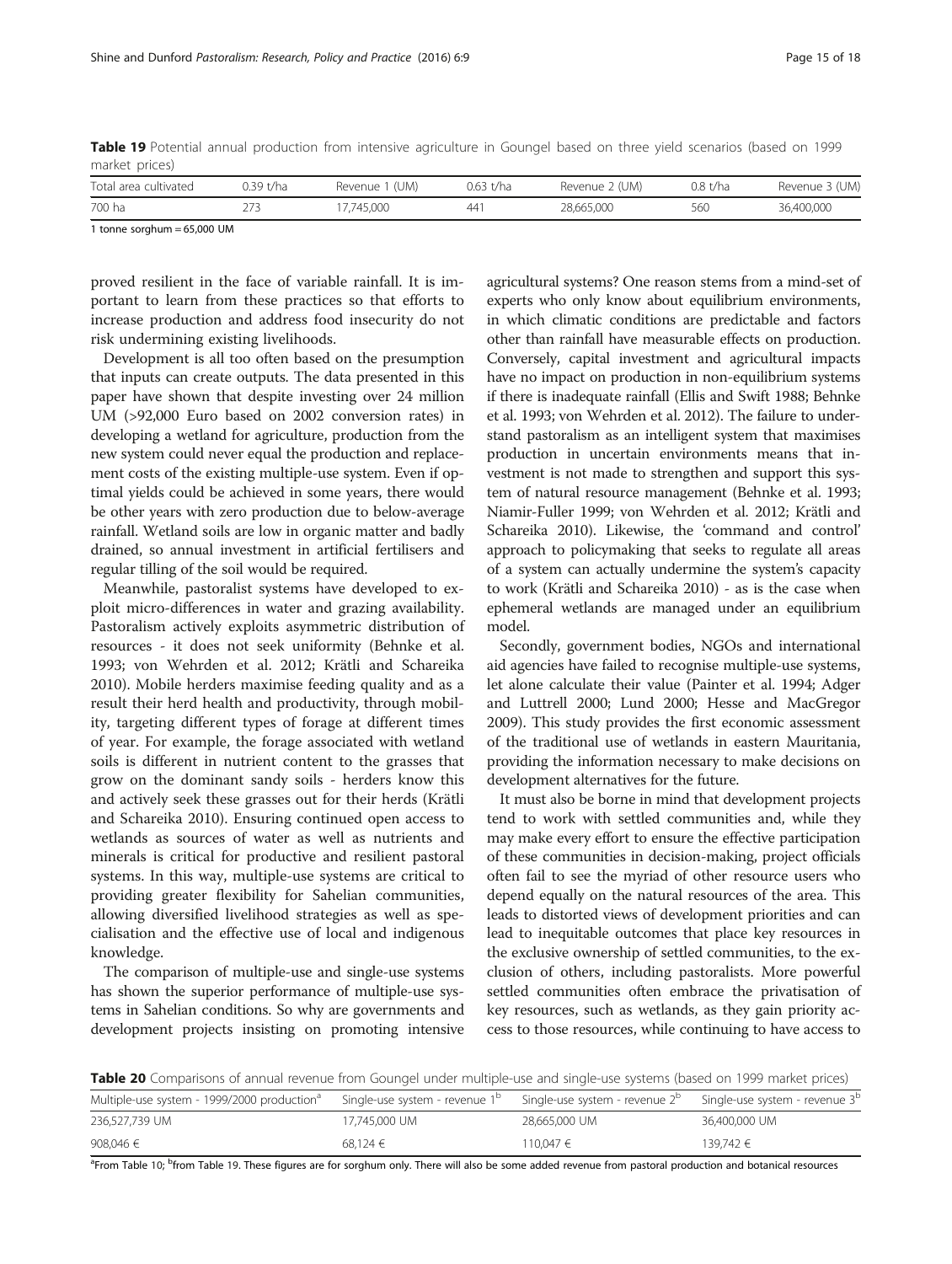other wetlands while on transhumance (Blench [1998](#page-16-0); Shine [2002;](#page-17-0) Roe et al. [2009](#page-17-0)). As a result, development projects that fail to recognise the multiple users and uses of key natural resources risk increasing inequality and social instability.

Experience from Mauritania's Sahelian neighbours indicates that the drive to develop and privatise commonpool resources, such as wetlands, will lead to conflict arising from confusion over laws and competition for valuable resources (Banzhaf et al. [2000](#page-16-0); UNEP [2011](#page-17-0)). Conversely, studies of other wetland pastoral resources in Africa have revealed similar results: that the traditional and informal use of pastoral resources is often more profitable and more resilient in the face of climate change than the alternative systems being promoted by governments and aid agencies (Hesse and MacGregor [2006](#page-16-0); Behnke and Kerven [2013](#page-16-0); Krätli et al. [2013\)](#page-17-0).

Multiple-use management as practised in Mauritania has resulted in wetland ecosystems being capable of maintaining local livelihoods and preserving biodiversity (Adger and Luttrell [2000](#page-16-0)). Over 20,000 waterbirds used Sawana in the winter of 1999/2000, while the wetland created over 104 million UM (399,263  $\epsilon$ ) in revenue for local families. This is significant in a country where 50 % of the population lived below the poverty line at the time of the study (World Bank [1997](#page-17-0)) and where poverty rates continue to hover around 23 % (UNICEF [2013\)](#page-17-0).<sup>14</sup> At the same time as playing this important socio-economic role, Sawana was also a globally significant wetland in terms of biodiversity, based on the criteria for Ramsar status of hosting a population of 20,000 or more waterbirds. It is not just waterbirds that give such biological significance to the wetlands; it is also the vegetation, fish, reptiles and wild mammals that depend on them and the wise management of these resources for their survival. Intensive, single-use systems do not offer the same opportunities for people and biodiversity to co-exist harmoniously as the traditional multiple-use systems.

Development based on multiple-use systems offers a more food-secure, productive and ecologically sustainable future for Sahelian communities than investment in single-use agricultural systems. Unfortunately, the dominant response to food insecurity in Mauritania continues to focus on increasing cereal production with little attention given to livestock production (FAO [2015](#page-16-0)). Given the challenges associated with climate change and competition for natural resources in a time of population growth, the inherent resilience and productivity of multi-use systems warrants further study and greater integration into development planning. The key to this approach must be a recognition of pastoralism as a system geared to maximise the production of economic value from dryland environments and not merely as a coping strategy to deal with uncertainty (Ellis and Swift

[1988](#page-16-0); Behnke et al. [1993;](#page-16-0) Niamir-Fuller [1999;](#page-17-0) von Wehrden et al. [2012;](#page-17-0) Krätli and Schareika [2010\)](#page-17-0).

As uncertainty and variability increase with climate change, pastoralism needs to be invested in as a strategic way of using dryland resources, including ephemeral wetlands, so that the adaptive capacity of the system can be maximised. Of all the natural resource-based land uses in the drylands, pastoralism functions best within the context of wide rainfall variability and unpredictability (Nassef et al. [2009\)](#page-17-0). As a result, pastoralism is a logical climate change adaptation strategy, maximising the flexibility associated with mobility and with cobenefits in terms of carbon sequestration from wellmanaged rangelands and wetlands. The capacity of pastoralists to exploit these strategies is constrained by ill-conceived programmes that seek to impose equilibrium models on non-equilibrium systems and which contribute to maladaptation and inequitable development outcomes. Valuing key pastoralist resources in drylands, including ephemeral wetlands, is an important step in recognising the larger contribution pastoralist systems make to food security and climate action in dryland ecosystems.

### **Endnotes**

<sup>1</sup>Wet season - July to October; cold season - November to February; dry season - March to June <sup>2</sup>

<sup>2</sup>Note that Tamourt Goungel was fenced as a result of the PGRNP project and later, passages for livestock herds were negotiated (Wabnitz [2007](#page-17-0)). The project is no longer operational, and the status of the fences is unknown.

<sup>3</sup>Flood recession agriculture is practised in the wetland depressions with planting taking place as the water level recedes. Rain-fed agriculture on the other hand is practised in the wetland catchment and relies on rainfall to provide the soil moisture necessary for plant growth. <sup>4</sup>

<sup>4</sup>Due to the sensitive nature of this information, a local technician interviewed the producers.

<sup>5</sup>The number of people using the resources of a wetland varies throughout the year, and with large numbers of occasional visitors, it is impossible to give an accurate number of users per wetland. The total population of the east of the country was estimated at over 528,000 people by the last published census in 1988 (Hodh Ech Chargui - 212,203; Hodh El Gharbi - 159,296; Assaba - 129,162  $(ONS 1997)$  $(ONS 1997)$ ).

<sup>6</sup>Haratine or Black Moor refers to the descendants of freed slaves. White Moors or Beydanes are the ruling caste in Mauritania and have Arab Berber origins. <sup>7</sup>

Project GIRNEM was a natural resource management project operated by the GTZ (German Technical Cooperation, now GIZ). The principal author worked with this project while carrying out her research.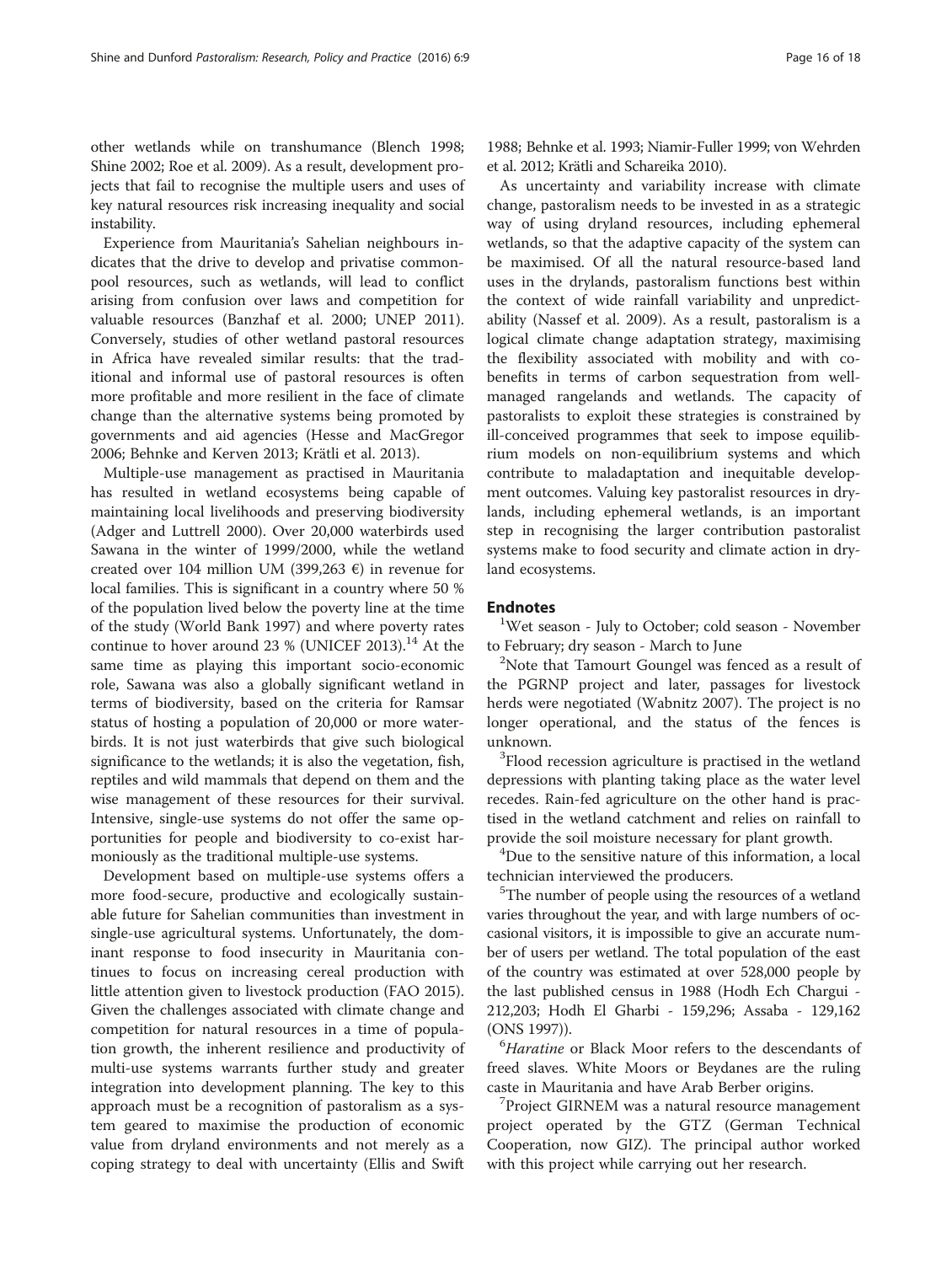<span id="page-16-0"></span>8 UM = Mauritanian Ougiya, 1 Euro was the equivalent of 260.480 UM in June 2002, and these are the conversion rates used throughout the paper. For comparative purposes, €1 was the equivalent of 326.689 UM in January 2016.

<sup>9</sup>A more complete data set is available for 1999/2000 than 2000/2001; hence, this is the year used for these calculations. 10A range of settled and to a lesser extent nomadic

communities collect botanical resources at the wetlands. The number of resource users varies throughout the year, and from year to year, according to seasonal movements, rainfall and resource availability. Using fields as a basis for calculation gives a conservative estimate of the population involved in the activity.<br><sup>11</sup>After this study was completed, access routes for

livestock were negotiated for livestock herds (Wabnitz [2007](#page-17-0)) which may allow them access crop residues out-

side the growing season.<br> $12$ Cattle drink daily during the dry season, as do goats and sheep, while camels drink every four to five days. During the wet season, cattle drink every two days, sheep and goats every two to three days and camels

every five to six days (Stoddart et al. [1975\)](#page-17-0).<br><sup>13</sup>Although the availability of demographic and statistical data on mobile pastoralists is improving, it is impossible to document with any accuracy any transformations in the numbers of these populations over the last half century (Randall [2015\)](#page-17-0).<br> $14$ Twenty-three percent of the population below the

international poverty line of US\$1.25 per day (%) 2007 to 2011.

#### Acknowledgments

This study could not have been carried out without the commitment and effort of numerous people. These include Mohamed Jiddou, agricultural technician at the Aioun delegation of the Ministry of Agriculture and Rural Development, for his part in collecting data on agricultural productivity. Those living near and using the resources of Sawana, Oum Lellé, Goungel, Chlim, Tamchekett and Boichiche gave their time and shared information and their experience openly and generously. Particular thanks go to those from each community who undertook to count and record livestock numbers on a weekly basis. The staff from Project GIRNEM provided support and advice, and special thanks go to Mohamed Moctar (Cherif) N'Diaye, Mohamed Vall Ould Lelle and Stephen McCracken. Our gratitude goes to the World Bank PGRNP project for sharing their planning documents and technical reports with us.

Thanks to Claire Guyer and John Pollard of the University of Ulster, Coleraine, Northern Ireland, for the assistance with earlier drafts, and to Camilla Toulmin of IIED, for her assistance with this updated paper.

#### Authors' contributions

TS carried out all aspects of the study except the collection and analysis of the socio-economic survy led by BD which included data on forestry products, wild foods and biological and other natural resources. As noted in the methodology field staff from Project GIRENM and local enumerators assisted with the collection of data in the field. Both authors read and approved the final manuscript.

### Competing interests

The authors declare that they have no competing interests.

#### Author details

1 Environment and Development Consultant, 127 The Meadows, Belgooly, Co., Cork, Ireland. <sup>2</sup>United States Agency for International Development USAID, Washington, DC, USA.

### Received: 20 January 2016 Accepted: 3 May 2016 Published online: 24 May 2016

#### References

- Adams, W.M. 1992. Wasting the rain: Rivers, people and planning in Africa. London: Earthscan Publications Ltd.
- Adger, W.N., and C. Luttrell. 2000. Property rights and the utilization of wetlands. Ecological Economics 35: 75–89.
- African Union. 2003. Comprehensive Africa Agriculture Development Programme (CAADP). New Partnership for Africa's Development (NEPAD).

African Union. 2010. Policy framework for pastoralism in Africa: Securing, protecting and improving the lives, livelihoods and rights of pastoralist communities. Retrieved from [http://rea.au.int/en/sites/default/files/](http://rea.au.int/en/sites/default/files/Policy%20Framework%20for%20Pastoralism.pdf?q=dp/rea/sites/default/files/Policy%20Framework%20for%20Pastoralism.pdf) [Policy%20Framework%20for%20Pastoralism.pdf?q=dp/rea/sites/default/files/](http://rea.au.int/en/sites/default/files/Policy%20Framework%20for%20Pastoralism.pdf?q=dp/rea/sites/default/files/Policy%20Framework%20for%20Pastoralism.pdf) [Policy%20Framework%20for%20Pastoralism.pdf](http://rea.au.int/en/sites/default/files/Policy%20Framework%20for%20Pastoralism.pdf?q=dp/rea/sites/default/files/Policy%20Framework%20for%20Pastoralism.pdf). Accessed 8th January 2016.

- Banzhaf, M., B. Drabo, and H. Grell. 2000. Du conflit au consensus. Securing the commons, 36. London: IIED.
- Behnke, R., and C. Kerven. 2013. Counting the costs: Replacing pastoralism with irrigated agriculture in the Awash valley, north-eastern Ethiopia. IIED Climate Change Working Paper No. 4, March 2013.
- Behnke, R., I. Scoones, and C. Kerven (eds.). 1993. Range ecology at disequilibrium: New models of natural variability and pastoral adaptation in African Savannas. London: ODI.
- Blench, R. 1998. Resource conflict in semi-arid Africa. An essay and annotated biography. London: ODI.
- Bognounou, O., J.M. Ouadba, and J.N. Poda. 1994. Les aspects globaux des zones humides du Burkina Faso. Zones Humides du Burkina Faso. L. Sally, M. Kouda and N. Beaumond. Gland, Switzerland, IUCN: 11–28.
- Breman, H., and C.T. de Wit. 1983. Rangeland productivity and exploitation in the Sahel. Science 221(4618): 1341–1347.
- Brouwer, J., Hamadou Amadou Abdoul Kaderb, and T. Sommerhalter. 2014. Wetlands help maintain wetland and dryland biodiversity in the Sahel, but that role is under threat: An example from 80 years of changes at Lake Tabalak in Niger. Biodiversity. 15(2–3): 2014. Drylands Special Issue.
- Agricoles, Bureau Statistiques. 1999. Statistiques agricoles: Hodh El Gharbi. Aioun, Mauritania: SSP/DRAP/MDRE.
- CIA. 2015. The world fact book. Mauritania. 2015. Washington DC: Central Intelligence Agency. Retrieved on the 8th January 2016 from [https://www.](https://www.cia.gov/library/publications/the-world-factbook/geos/mr.html) [cia.gov/library/publications/the-world-factbook/geos/mr.html.](https://www.cia.gov/library/publications/the-world-factbook/geos/mr.html)
- Dahl, G., and A. Hjort. 1976. Having herds: Pastoral herd growth and household economy. Stockholm: Department of Social Anthropology, University of Stockholm.
- Diagana, C. 2002. Etude des pratiques d'accès et d'utilisation des ressources des zones humides de l'Est Mauritanien : cas de Tali, de Sawana/Oum Lellé, de Bougari et de Boichiche. Faculté d'Agronomie. CRESA Niamey: DESS, Université de Abdou Moumouni.
- Dunford, B. 2000. Socio-economic uses of Eastern Mauritanian wetlands, 15. Nouakchott: Project GIRNEM, GTZ.
- Dunford, B. 2003. The shifting sands of authority and ambiguity in natural resource management in eastern Mauritania. Department of Sociology: East Lansing, Michigan State University.
- Ellis, J.E., and D.M. Swift. 1988. Stability for African pastoral ecosystems: Alternate paradigms and implications for development. Journal of Rangeland Management 41: 450–459.
- FAO Food and Agriculture Organisation. 2015. Mauritania and FAO. FAO. Accessed online 16 March 2016. [http://www.fao.org/documents/card/en/c/](http://www.fao.org/documents/card/en/c/2236f2ba-98fb-413c-acdb-cb3d4054a9b1/) [2236f2ba-98fb-413c-acdb-cb3d4054a9b1/](http://www.fao.org/documents/card/en/c/2236f2ba-98fb-413c-acdb-cb3d4054a9b1/).
- GIRNEM. 1999. Mission d'appui à la planification de la quatrième phase du Projet GIRNEM. Nouakchott, Mauritania: Coopération Technique Allemande (GTZ) & Ministère du Développement Rural et de l'Environnement (MDRE). 18 + 12 annexes.
- GRDR. 2011. Atlas du Sud-Est Mauritanien. Dynamiques Rurales. Retrieved 8th January 2016 from [http://www.grdr.org/IMG/pdf/Atlas\\_def\\_BD\\_v6.pdf](http://www.grdr.org/IMG/pdf/Atlas_def_BD_v6.pdf).
- Hesse, C., and J. MacGregor. 2006. Pastoralism: drylands' invisible asset? Developing a framework for assessing the value of pastoralism in East Africa, Issue paper no. 142. London: IIED.